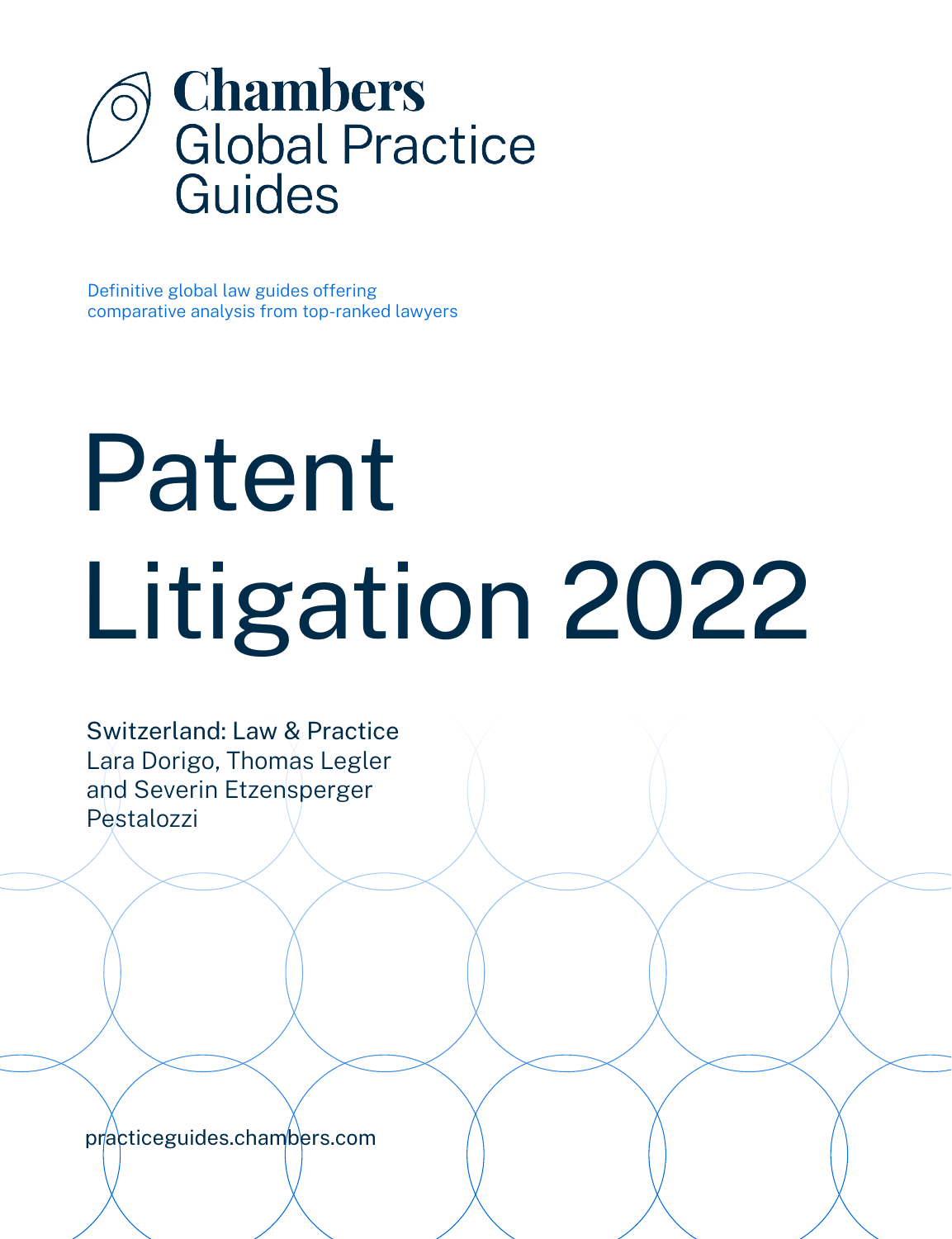# SWITZERLAND

# Law and Practice

*Contributed by:*

*Lara Dorigo, Thomas Legler and Severin Etzensperger Pestalozzi [see p.22](#page-21-0)*



# **CONTENTS**

|      | 1. Intellectual Property Rights and Granting                                       |      |
|------|------------------------------------------------------------------------------------|------|
|      | Procedure                                                                          | p.4  |
| 1.1  | Types of Intellectual Property Rights                                              | p.4  |
| 1.2  | <b>Grant Procedure</b>                                                             | p.4  |
| 1.3  | <b>Timeline for Grant Procedure</b>                                                | p.5  |
| 1.4  | Term of Each Intellectual Property Right                                           | p.5  |
| 1.5  | Rights and Obligations of Owners of<br><b>Intellectual Property Rights</b>         | p.5  |
| 1.6  | Further Protection after Lapse of the Maximum<br>Term                              | p.6  |
| 1.7  | Third-Party Rights to Participate in Grant<br>Proceedings                          | p.6  |
| 1.8  | Remedies against Refusal to Grant an<br><b>Intellectual Property Right</b>         | p.6  |
| 1.9  | Consequences of Failure to Pay Annual Fees                                         | p.7  |
|      | 1.10 Post-grant Proceedings Available to Owners<br>of Intellectual Property Rights | p.7  |
|      | 2. Initiating a Lawsuit                                                            | p.7  |
| 2.1  | Actions Available against Infringement                                             | p.7  |
| 2.2  | Third-Party Remedies to Remove the Effects<br>of Intellectual Property             | p.7  |
| 2.3  | Courts with Jurisdiction                                                           | p.8  |
| 2.4  | Specialised Bodies/Organisations for the<br><b>Resolution of Disputes</b>          | p.9  |
| 2.5  | Prerequisites to Filing a Lawsuit                                                  | p.9  |
| 2.6  | Legal Representation                                                               | p.9  |
| 2.7  | Interim Injunctions                                                                | p.9  |
| 2.8  | Protection for Potential Opponents                                                 | p.10 |
| 2.9  | <b>Special Limitation Provisions</b>                                               | p.10 |
| 2.10 | Mechanisms to Obtain Evidence and<br>Information                                   | p.11 |
|      | 2.11 Initial Pleading Standards                                                    | p.12 |
|      | 2.12 Representative or Collective Action                                           | p.12 |
|      |                                                                                    |      |

|     | 2.13 Restrictions on Assertion of an Intellectual<br><b>Property Right</b> | p.12 |
|-----|----------------------------------------------------------------------------|------|
|     | 3. Infringement                                                            | p.12 |
| 3.1 | Necessary Parties to an Action for                                         |      |
|     | Infringement                                                               | p.12 |
| 3.2 | Direct and Indirect Infringement                                           | p.13 |
| 3.3 | <b>Process Patents</b>                                                     | p.13 |
| 3.4 | Scope of Protection for an Intellectual Property<br>Right                  | p.14 |
| 3.5 | Defences against Infringement                                              | p.14 |
| 3.6 | Role of Experts                                                            | p.15 |
| 3.7 | Procedure for Construing the Terms of the                                  |      |
|     | Patent's Claim                                                             | p.15 |
| 3.8 | Procedure for Third-Party Opinions                                         | p.15 |
|     | 4. Revocation/Cancellation                                                 | p.16 |
| 4.1 | Reasons and Remedies for Revocation/<br>Cancellation                       | p.16 |
| 4.2 | Partial Revocation/Cancellation                                            | p.16 |
| 4.3 | Amendments in Revocation/Cancellation                                      |      |
|     | Proceedings                                                                | p.16 |
| 4.4 | Revocation/Cancellation and Infringement                                   | p.17 |
|     | 5. Trial and Settlement                                                    | p.17 |
| 5.1 | Special Procedural Provisions for Intellectual                             |      |
|     | <b>Property Rights</b>                                                     | p.17 |
| 5.2 | <b>Decision-Makers</b>                                                     | p.18 |
| 5.3 | Settling the Case                                                          | p.18 |
| 5.4 | <b>Other Court Proceedings</b>                                             | p.18 |
|     | 6. Remedies                                                                | p.18 |
| 6.1 | Remedies for the Patentee                                                  | p.18 |
| 6.2 | <b>Rights of Prevailing Defendants</b>                                     | p.19 |
| 6.3 | <b>Types of Remedies</b>                                                   | p.19 |
| 6.4 | <b>Injunctions Pending Appeal</b>                                          | p.19 |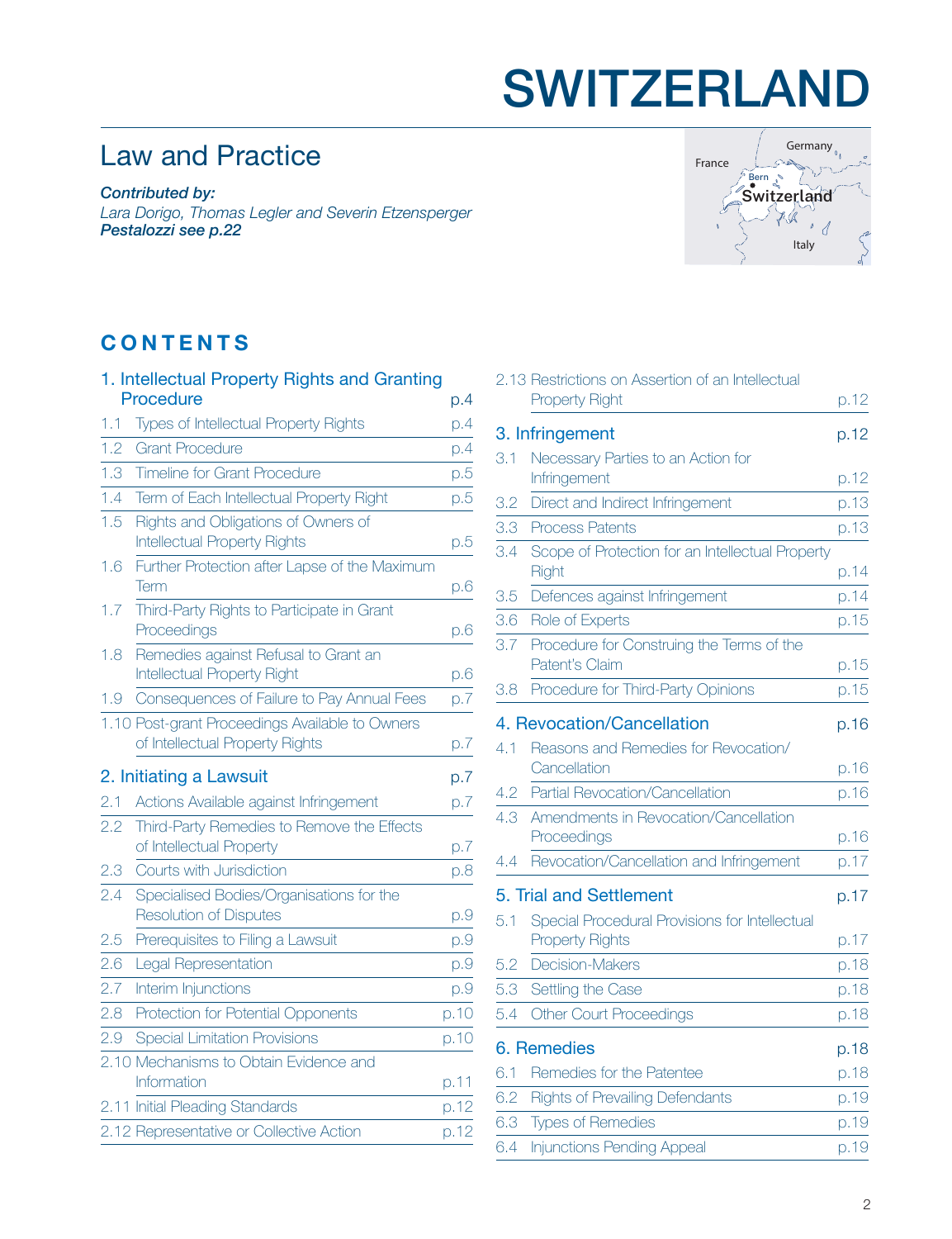#### [7. Appeal](#page-18-0) p.19

| 7.1 Special Provisions for Intellectual Property<br>Proceedings | p.19 |
|-----------------------------------------------------------------|------|
| 7.2 Type of Review                                              | p.20 |
| 8. Costs                                                        | p.20 |
| 8.1 Costs before Filing a Lawsuit                               | p.20 |
| 8.2 Calculation of Court Fees                                   | p.20 |
| 8.3 Responsibility for Paying the Costs of<br>Litigation        |      |

| 9. Alternative Dispute Resolution                                                     |      |  |
|---------------------------------------------------------------------------------------|------|--|
| Type of Actions for Intellectual Property<br>9.1                                      | p.20 |  |
| 10. Assignment and Licensing                                                          |      |  |
| 10.1 Requirements or Restrictions for Assignment<br>of Intellectual Property Rights   | p.21 |  |
| 10.2 Procedure for Assigning an Intellectual<br><b>Property Right</b>                 | p.21 |  |
| 10.3 Requirements or Restrictions to License an<br><b>Intellectual Property Right</b> | p.21 |  |
| 10.4 Procedure for Licensing an Intellectual<br><b>Property Right</b>                 |      |  |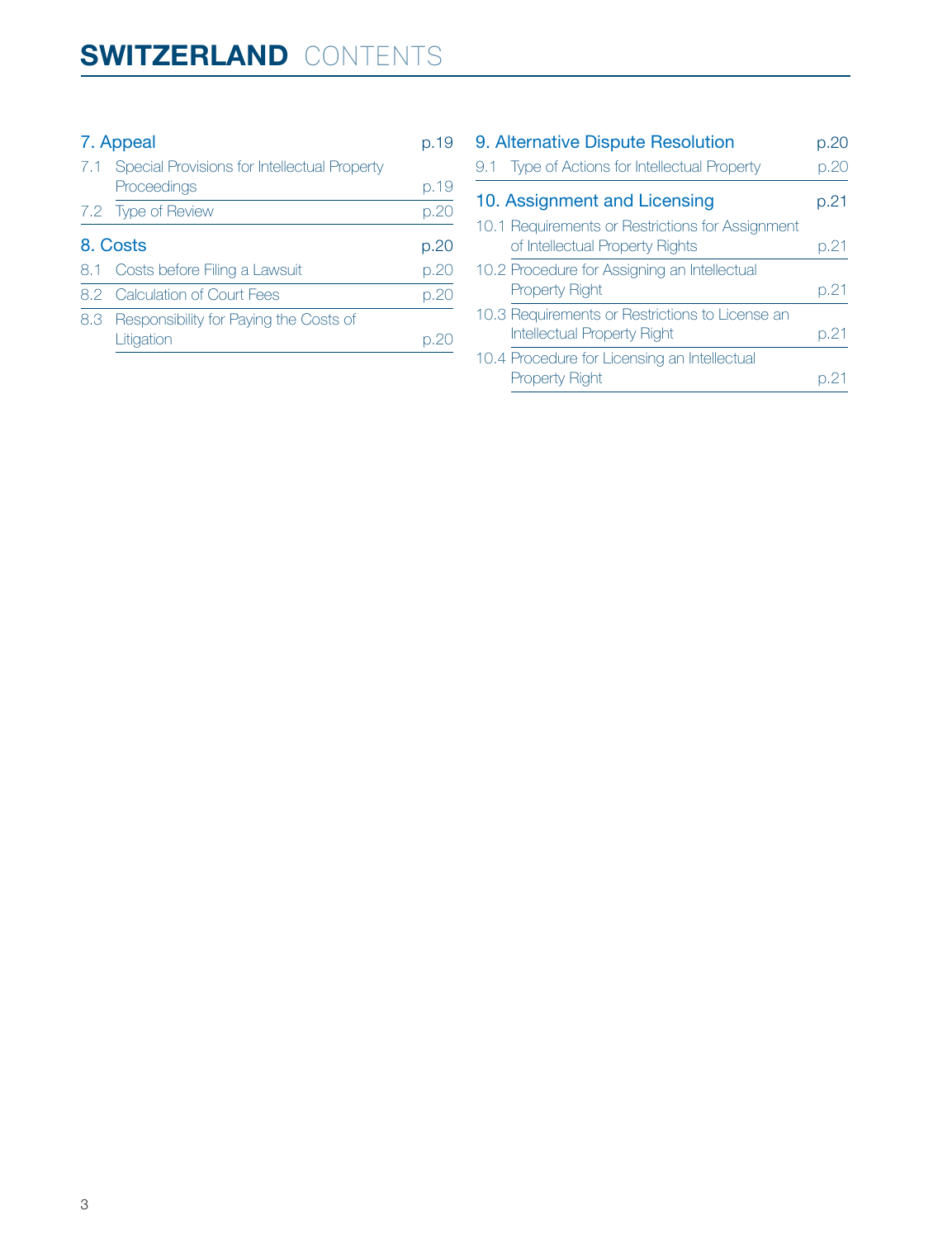#### <span id="page-3-0"></span>**1 . I N T E L L E C T U A L PROPERTY RIGHTS AND GRANTING PROCEDURE**

**1.1 Types of Intellectual Property Rights** In Switzerland, inventions are primarily protected by patents. A patent with effect for the territory of Switzerland can either be applied for and granted as a Swiss national patent under the Swiss Patents Act (PatA) or as a European patent under the European Patent Convention (EPC) with the designation of Switzerland. According to the PatA and Swiss judicial practice, certain inventions are excluded from patentability, such as gene sequences, methods of medical treatment or mere computer programs.

Under Swiss law, protection of an invention as a utility model is not available and the Federal Council (the Swiss government) recently abandoned its plan to introduce a utility model as part of the partial revision of the PatA that is currently underway.

Undisclosed inventions may qualify as trade secrets and are then protected by law against unlawful use and disclosure, which may qualify as an act of unfair competition (Article 6, Act against Unfair Competition) or a criminal act (Article 162, Penal Code). In addition, trade secrets can be protected through contractual means. The Directive (EU) 2016/943 on the protection of undisclosed know-how and business information (trade secrets) is not directly applicable in Switzerland, which is not an EU country, nor has any analogous law been adopted in Switzerland. Overall, the Swiss provisions on trade secret protection are less detailed than the legal framework in the European Union, but they provide effective protection that meets the requirements of Article 39, paragraph 2 of the Agreement on Trade-Related Aspects of Intellectual Property Rights (TRIPS).

#### **1.2 Grant Procedure**

A Swiss national patent is granted pursuant to the PatA upon application to the Swiss Federal Institute of Intellectual Property (*Institut Fédéral de la Propriété Intellectuelle*, or IPI). European patent applications with protection for Switzerland may be filed with the European Patent Office (EPO) pursuant to the EPC.

European patent applications have the same effect in Switzerland as national patent applications filed with the IPI (Article 110, PatA) and are recorded in the Swiss register once granted by the EPO.

The IPI currently examines national patent applications only with respect to formal requirements and selected legal requirements, such as the technical nature of the invention, whether the invention is contrary to public policy or morality, the clarity and uniformity of the claims and added matter. In contrast to the examination procedure of European patents by the EPO, the IPI does not examine the material requirements of novelty and non-obviousness before granting the patent (Article 59 paragraph 4, PatA).

As part of the currently ongoing partial revision of the PatA, the Federal Council proposed to keep this "unexamined" national patent, but to newly introduce also a "fully examined" national patent similar to a patent granted through the European Patent Office. As a result, inventors would have the choice between applying for an "unexamined" or a "fully examined" national patent with the IPI. In addition, in each case a public state of the art search report would be prepared, which is intended to give preliminary indications as to the novelty and inventive step of the claimed invention.

Trade secret protection is granted by law, without any examination or registration by any authority, provided that the undisclosed invention meets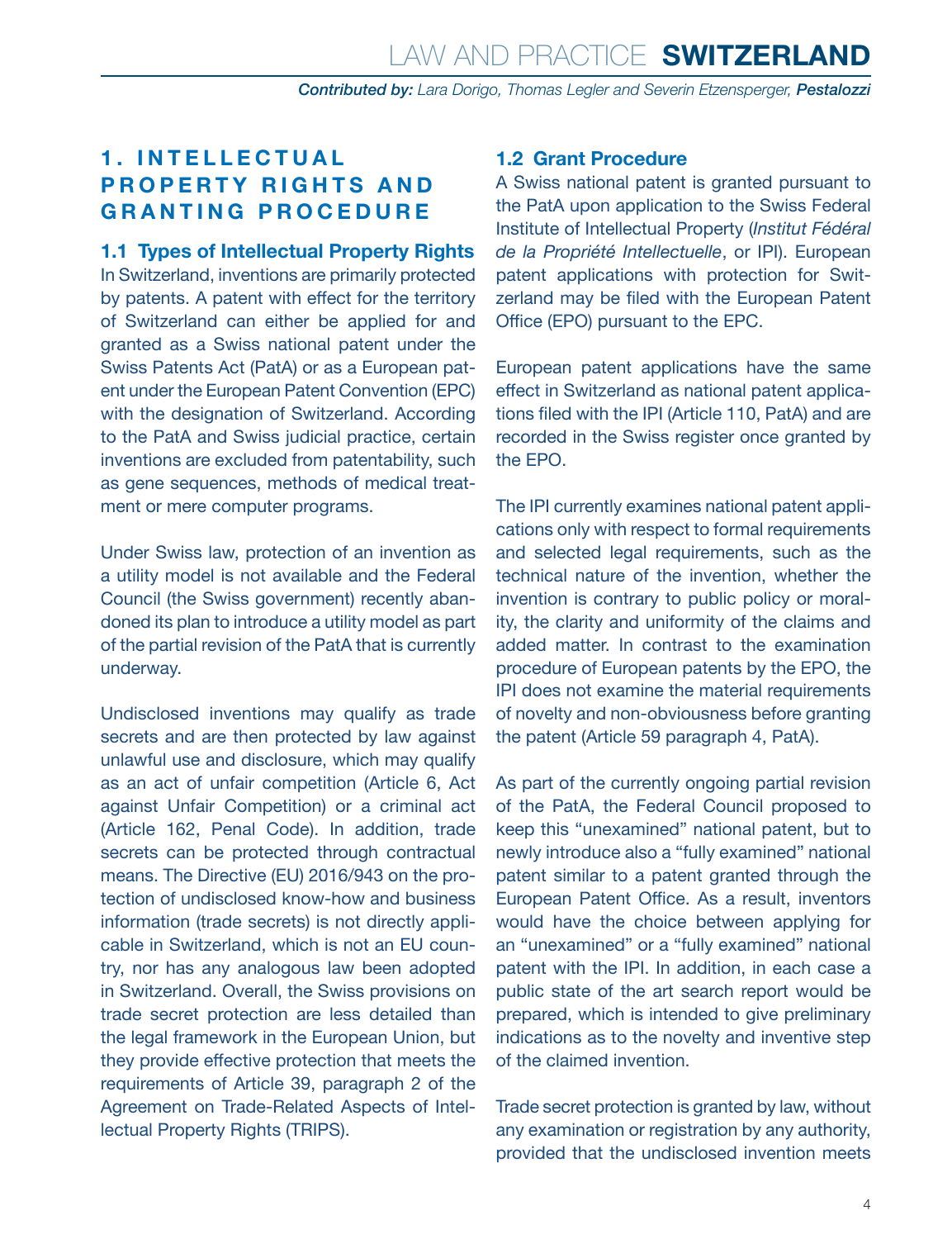<span id="page-4-0"></span>the conditions for protection, such as confidentiality and an interest in such confidentiality.

#### **1.3 Timeline for Grant Procedure**

Currently, patent examination by the IPI for granting a national patent may last between one and two years or even longer, depending on whether the IPI is asked to provide a report on the state of the art or arrange an international-type search (Article 59 paragraph 5, PatA). Patent granting proceedings by the EPO usually take longer, as the examination of the novelty and obviousness requirements takes time. The European patent grant procedure generally takes about three to five years from the date the application is filed, but in certain cases it can last considerably longer depending on the complexity of the file.

The average costs for the grant of a patent by the IPI amount to approximately EUR700 (without any fees for optional searches). To take a patent application through to the grant stage before the EPO, one may expect costs of around EUR5,000. These costs do not include the fees for consultancy services of a patent attorney.

Swiss residents do not need to be represented by a patent attorney before the IPI, but applicants (natural or legal persons) who have neither residence nor a place of business in Switzerland are obliged to be represented by a local professional representative. Similar rules apply for residents of non-contracting states in front of the EPO.

#### **1.4 Term of Each Intellectual Property Right**

For both Swiss national patents and European patents with protection for Switzerland, the term of protection is 20 years from the filing date of the patent application (Article 14, PatA).

Inventions that qualify as trade secrets are protected by law as long as the invention meets the conditions for protection – ie, as long as the invention remains confidential and the inventor has an interest in its confidentiality.

## **1.5 Rights and Obligations of Owners of Intellectual Property Rights**

#### **Obligations**

In order to maintain both Swiss national patents and Swiss parts of European patents, once granted, the patent owner's primary obligation is to timely pay the registration and annual renewal fees. The amount of the renewal fees is progressive based on the years of protection.

#### **Rights**

Both Swiss national patents and European patents with protection for Switzerland, confer on their owners the right to prohibit others from commercially using the invention (Article 8, PatA). It is the responsibility of the patent owner to enforce their exclusivity rights. Possible civil legal actions include:

- an action for permanent injunction or remedy of the unlawful situation (Article 72, PatA);
- an action for monetary relief, including damages such as lost profits, accounts of the infringer's profits and surrender of the unjust enrichment in the form of a reasonable licence fee (Article 73, PatA); and
- an action for declaratory judgment on the existence or non-existence of a circumstance or right governed by the PatA (Article 74, PatA).

Actions for injunction or remedy can also be requested as preliminary measures (Article 77, PatA). Moreover, in order to establish infringements, patent owners may request as a preliminary measure that the court carries out a so-called precise description of the allegedly unlawful process or product (Article 77, PatA).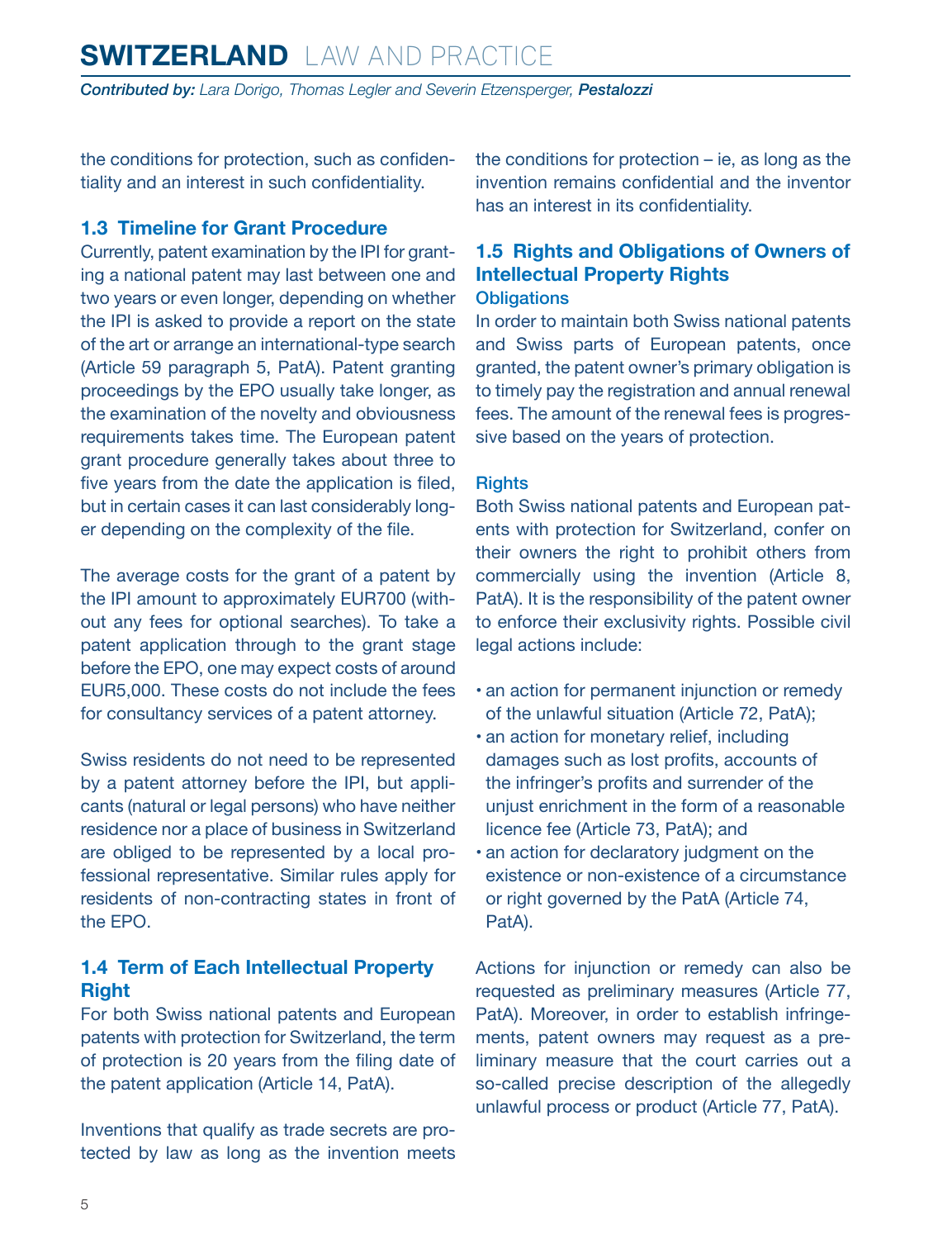<span id="page-5-0"></span>Besides the initiation of civil actions, the patent owner may file a complaint in order to start criminal proceedings against the infringer of their patent rights (Articles 81 et seq, PatA). The PatA also provides for custom measures (Articles 86a et seq, PatA). If the patent owner has clear indications that goods infringing their patent may imminently be imported into or exported out of Swiss customs territory, they may request the Customs Administration to refuse the release of the goods. The Customs Administration may withhold the goods for a maximum period of ten working days, so that the applicant may obtain preliminary measures.

Inventions that are only protected as trade secrets enjoy protection either under Swiss criminal law (Article 162, Penal Code), under unfair competition law (Article 6, Act against Unfair Competition) or by contractual means. Unfair competition law provides for civil injunctions, remedies and monetary relief actions as well as for criminal sanctions.

#### **1.6 Further Protection after Lapse of the Maximum Term**

Upon an application by the owner of a Swiss national patent or a European patent with protection for Switzerland, the IPI may grant a supplementary protection certificate (SPC) for the active ingredients or a combination of the active ingredients of medicinal products or plant protection products (Articles 140a et seq, PatA). An SPC can only be granted on the basis of a valid patent and a granted marketing authorisation for the medicinal product.

The period of protection for the SPC begins as soon as patent protection expires and is valid for a maximum period of five years. This term may be extended for a further six months if paediatric studies have been carried out and the results are reflected in the product information of the

respective medicinal product (paediatric extension).

For situations where the patent owner is not eligible to apply for an ordinary SPC, which could be prolonged through a paediatric extension, the PatA also provides the possibility of a paediatric SPC that is directly linked to the patent and not to the ordinary SPC.

#### **1.7 Third-Party Rights to Participate in Grant Proceedings**

Third parties currently do not have any right to participate in the grant proceedings for a Swiss national patent or an SPC – eg, by filing third party observations. However, any person can file an opposition against a Swiss national patent once it is granted by the IPI. Due to the limited scope of the examination by the IPI, national opposition proceedings following grant of Swiss national patents are rare. The grant of an SPC can be challenged by appeal if the appealing party can show a legal interest in the outcome of the proceedings.

In proceedings before the EPO, third parties can file observations concerning the patentability of the invention (third-party observations) in order to try to prevent a patent from being granted. However, third parties cannot take part in the grant proceedings as a formal party. Any person may, however, file an opposition against a European patent once it is granted by the EPO.

#### **1.8 Remedies against Refusal to Grant an Intellectual Property Right**

Against a refusal to grant patent protection or an SPC by the IPI, an appeal can be filed with the Swiss Federal Administrative Court and thereafter to the Swiss Federal Supreme Court.

A decision of the EPO refusing to grant a European patent may be appealed with the EPO's Boards of Appeal.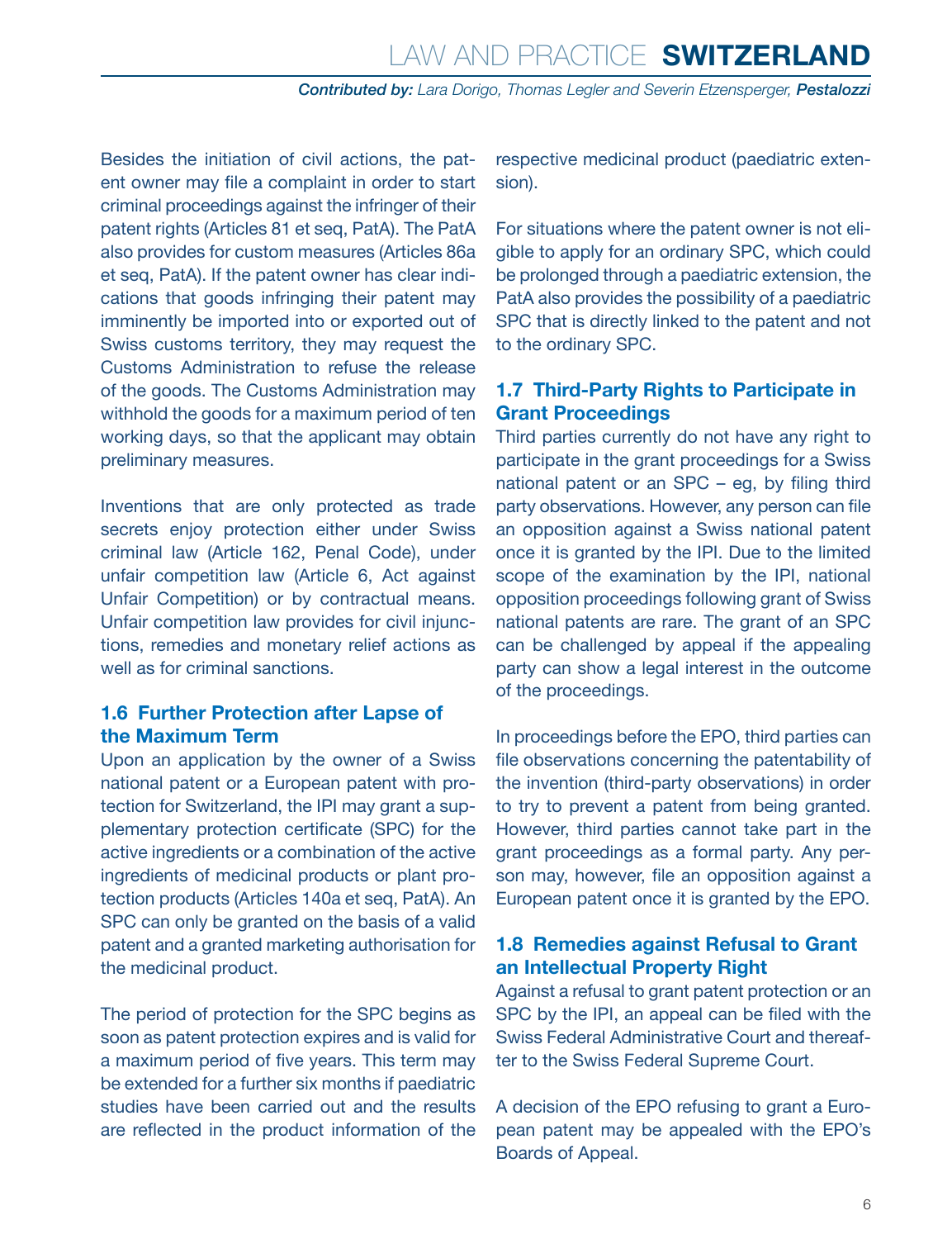#### <span id="page-6-0"></span>**1.9 Consequences of Failure to Pay Annual Fees**

A patent registered in the Swiss patent register is cancelled (and the patent protection terminates with effect ex nunc) if the annual renewal fees are not paid on time.

Where the patent owner provides prima facie evidence of having been prevented, through no fault on their part, from observing a time limit, the IPI may grant, on request, the re-establishment of their rights (Article 47, PatA). Acceptance of the request has the effect of restoring the situation that would have resulted from carrying out the act in good time. However, due to the quite strict practice on the no-fault requirement, Article 47 of the PatA is often not applicable.

Alternatively, the patent owner may file a request for further processing with the IPI (Article 46a, PatA). The request must be made within two months after receiving notification of the missed time limit or within six months after the time limit has expired. Within this time, the action that has been omitted must be executed. If the request for further processing is approved, the situation that would have resulted from executing the act on time will be restored.

#### **1.10 Post-grant Proceedings Available to Owners of Intellectual Property Rights**

Once the patent has been granted (and the opposition period has expired), the patent owner may file with the IPI a request for a declaration of partial surrender of a Swiss national patent or the Swiss part of a European patent in order to:

- surrender a patent claim;
- limit an independent claim by combining one or more patent claims, which are dependent on it; or
- limit an independent claim in some other way – in such cases, the limited claim must refer

to the same invention and define an embodiment that is included in the specification of the published patent and in the version of the patent application that determined the date of filing.

The partial surrender may not be used to file new patent claims or to make up for something else that was overlooked in the granting procedure.

On the occasion of registration of a partial surrender, the patent owner may, within a threemonth period, file an application for the establishment of one or more new patents to cover the dropped patent claims; such new patents are given the filing date of the original patent.

#### **2. INITIATING A LAWSUIT**

#### **2.1 Actions Available against Infringement**

Under Swiss law, civil legal actions include:

- actions for permanent injunction or remedy of the unlawful situation (which may also be requested as preliminary measures);
- actions for monetary relief; and
- declaratory judgment actions.

Moreover, the patent owner may also initiate criminal proceedings or apply for customs measures.

Please see **1.5 Rights and Obligations of Owners of Intellectual Property Rights** for more detail.

#### **2.2 Third-Party Remedies to Remove the Effects of Intellectual Property** Opposition Proceedings

Within nine months of publication, any third party, without the need to demonstrate a proven interest, may file an opposition against a Swiss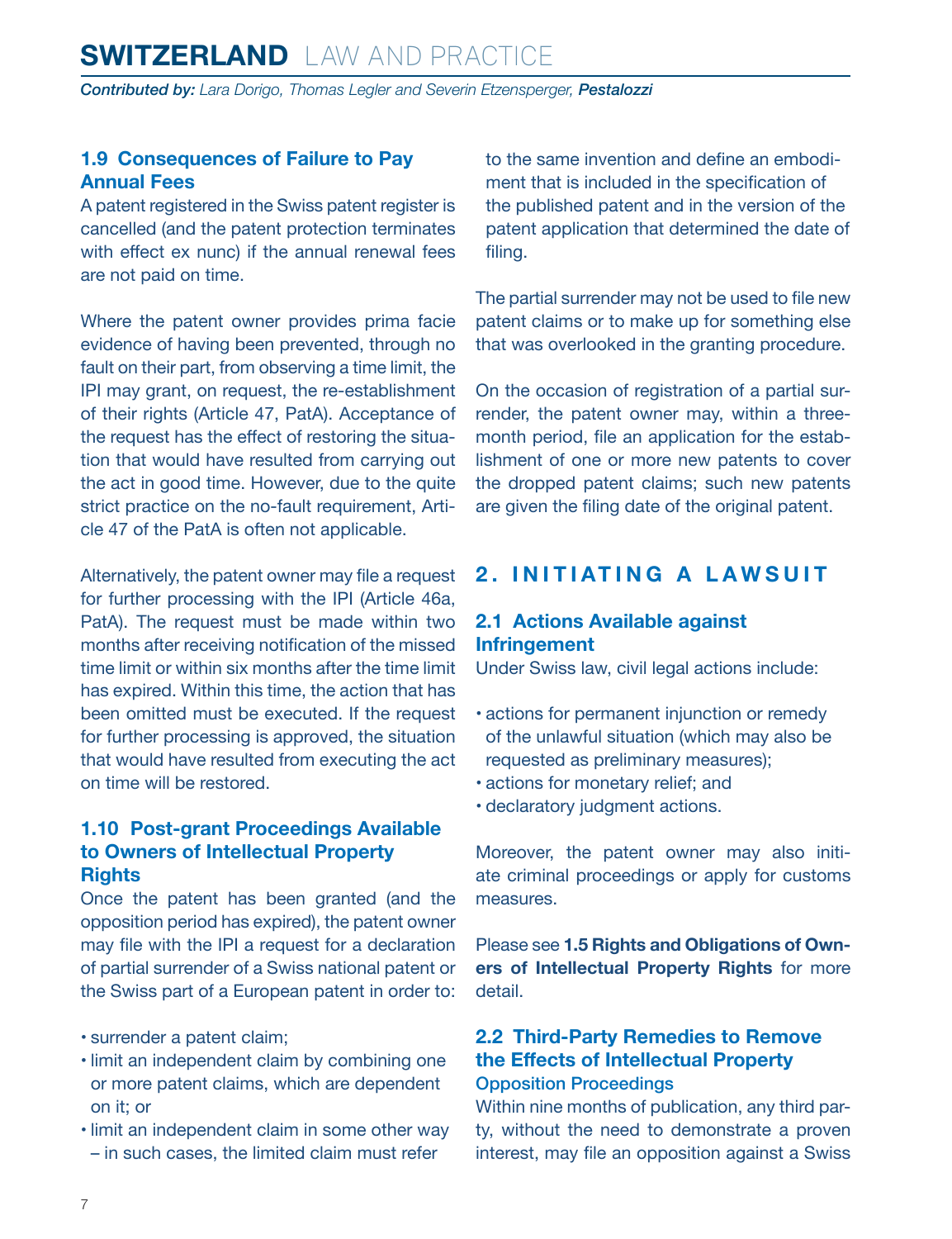<span id="page-7-0"></span>national patent granted by the IPI or against a European patent granted by the EPO.

Grounds for opposition against a Swiss national patent are rather limited. The opposing party may claim that the patent contains inventions that are excluded from patentability because:

- the invention relates to the human body or its elements;
- the invention relates to naturally occurring sequences or partial sequences of genes; or
- the invention's exploitation is contrary to human dignity or disregards the integrity of living organisms, or is in any other way contrary to public policy or morality according to Article 2 of the PatA.

The EPC allows for more grounds for opposition. In addition to similar opposition grounds allowed under Swiss law, a third party may also claim that:

- the invention is not new;
- the invention does not involve an inventive step;
- the invention is not susceptible to industrial application;
- the invention is not disclosed clearly and completely enough for a person skilled in the art to carry it out; or
- the patent's subject-matter extends beyond the content of the application as filed.

#### Civil Proceedings

Third parties, with a proven interest, may also initiate civil proceedings in order to claim the invalidity or partial invalidity of a Swiss national patent or of the Swiss part of a European patent if the invention is excluded from patentability, is obvious, not novel or not disclosed in a way that a person skilled in the art could carry it out, or if matter was added after the filing date (Articles 26 et seq, PatA).

In addition, when the patent has been filed by an applicant who was not entitled to that patent, the entitled person may apply for assignment of the patent application or, if the patent has already been granted, of the patent itself (Article 29, PatA).

#### Compulsory Licensing

Under Swiss law, third parties with a legitimate interest may, under certain conditions, also initiate actions for the grant of compulsory licences (Articles 36 et seq, PatA), if:

- a patent cannot be used without infringing a prior patent, provided that the invention represents an important technical advance of considerable economic significance in relation to the invention that is the subject matter of the prior patent;
- a patent is not sufficiently exploited in Switzerland, and where such a failure to exploit cannot be justified;
- the public interest so requires;
- a licence to patents in the field of semiconductor technology is required to remedy a practice held to be anti-competitive; or
- a licence to use a patented biotechnological invention is required for research purposes.

Requests for the grant of compulsory licences are rare and to date no compulsory licence appears to have ever been granted by a court in Switzerland.

#### **2.3 Courts with Jurisdiction**

The Swiss Federal Patent Court rules on civil actions concerning patents at first instance. Pursuant to Article 26 of the Patent Court Act (PCA), it has exclusive jurisdiction over civil patent litigation concerning patent validity as well as patent infringement, compulsory licence actions, requests for preliminary measures and enforcement of judgments made under its exclusive jurisdiction.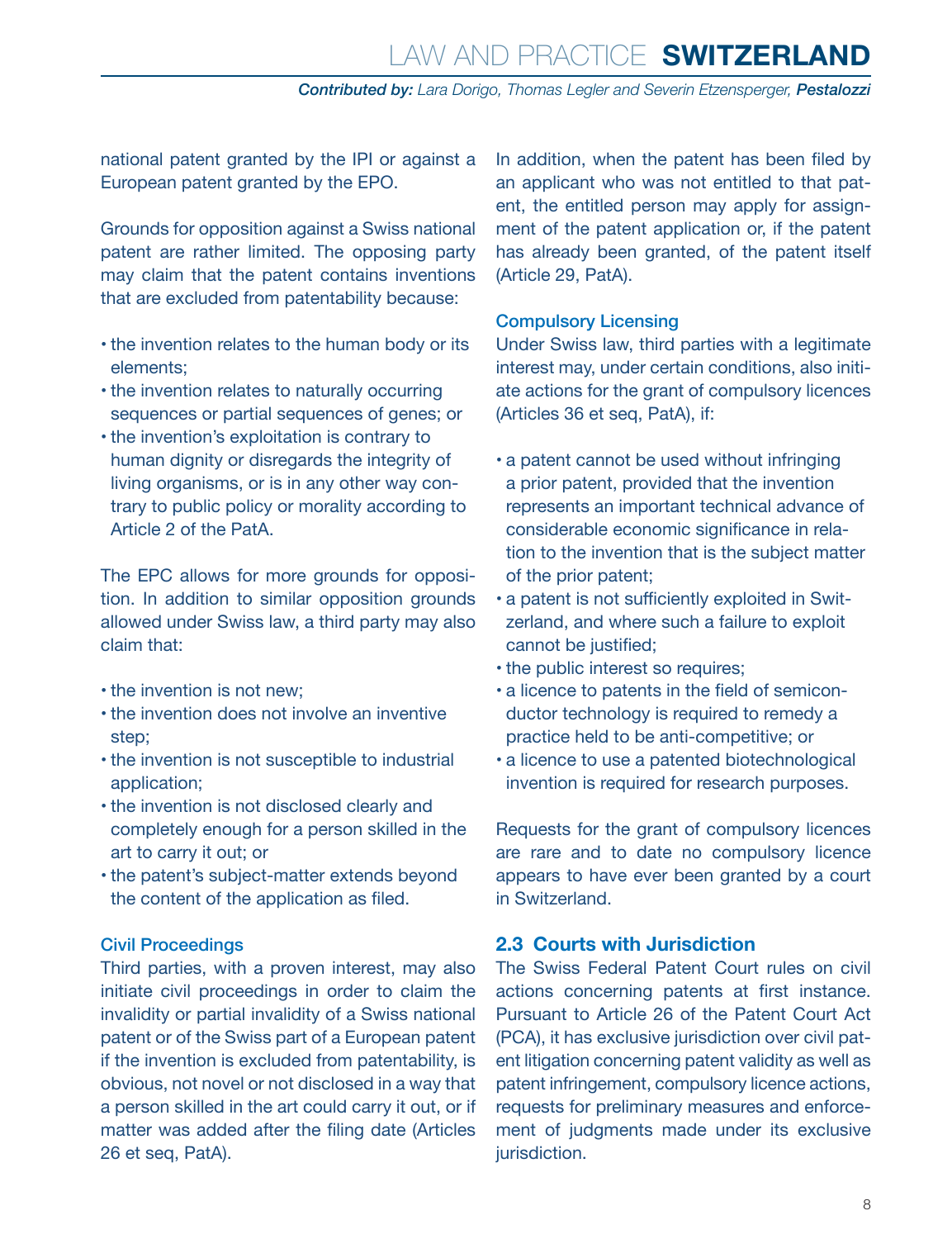<span id="page-8-0"></span>The Federal Patent Court also has jurisdiction in other civil actions that have a connection to patents, in particular those concerning contractual rights to patents (ownership and licensing) or their assignment. In such cases, the jurisdiction of the Federal Patent Court does not preclude the jurisdiction of the cantonal courts. For such disputes, the claimant may choose whether to bring an action before the Federal Patent Court or the relevant cantonal court.

An appeal against the decision of the Federal Patent Court or of a cantonal court can only be lodged with the Federal Supreme Court directly as second instance. The decision of the Federal Supreme Court is final. The Federal Supreme Court can, however, remand the case back to the Federal Patent Court for new consideration of certain aspects. In such event, the Federal Patent Court's second decision can again be appealed to the Federal Supreme Court.

#### **2.4 Specialised Bodies/Organisations for the Resolution of Disputes**

The Federal Patent Court is a specialised court for patent matters. It comprises judges with legal training and judges with a technical qualification.

Besides the Federal Patent Court and cantonal courts, arbitral tribunals may also be competent to resolve disputes related to patents. According to Swiss case law, all aspects of intellectual property disputes are arbitrable, including contractual issues related to patents as well as disputes over the validity of patents. Although arbitral awards on the validity of patents are recognised and enforced in Switzerland, arbitration proceedings related to mere validity disputes are rather rare, because of the multi-jurisdictional nature of most arbitral proceedings and hence possible enforcement issues with respect to certain jurisdictions. However, contractual disputes in connection with patents, such as licensing disputes, are often submitted to arbitral tribunals.

No other (non-statutory) specialised organisations exist in Switzerland to rule on patent disputes.

#### **2.5 Prerequisites to Filing a Lawsuit**

There are no special prerequisites for filing a patent action in Switzerland. Civil actions relating to intellectual property rights can be filed with the competent court without any need to attempt conciliation in front of a conciliation authority.

The issuance of warning letters is also not required, although mostly recommended to consolidate the legitimate interest of the claimant and to support the attribution of the procedural costs to the defendant. Sometimes litigation costs can even be avoided following settlement discussions or voluntary undertakings triggered by warning letters.

If patent infringement proceedings are commenced by an entitled licensee (see **3.1 Necessary Parties to an Action for Infringement**), it is not required that the licence is registered in the patent register.

#### **2.6 Legal Representation**

Parties may decide, but do not have any obligation, to be represented by an attorney at law in intellectual property matters. If a party decides to be represented in front of a Swiss court, the representative must be a qualified attorney at law. In proceedings concerning the validity of a patent in front of the Federal Patent Court, the parties may also be represented by a qualified and admitted patent attorney (Article 29, PCA).

#### **2.7 Interim Injunctions**

Measures for interim relief are available under Swiss law if the applicant can provide prima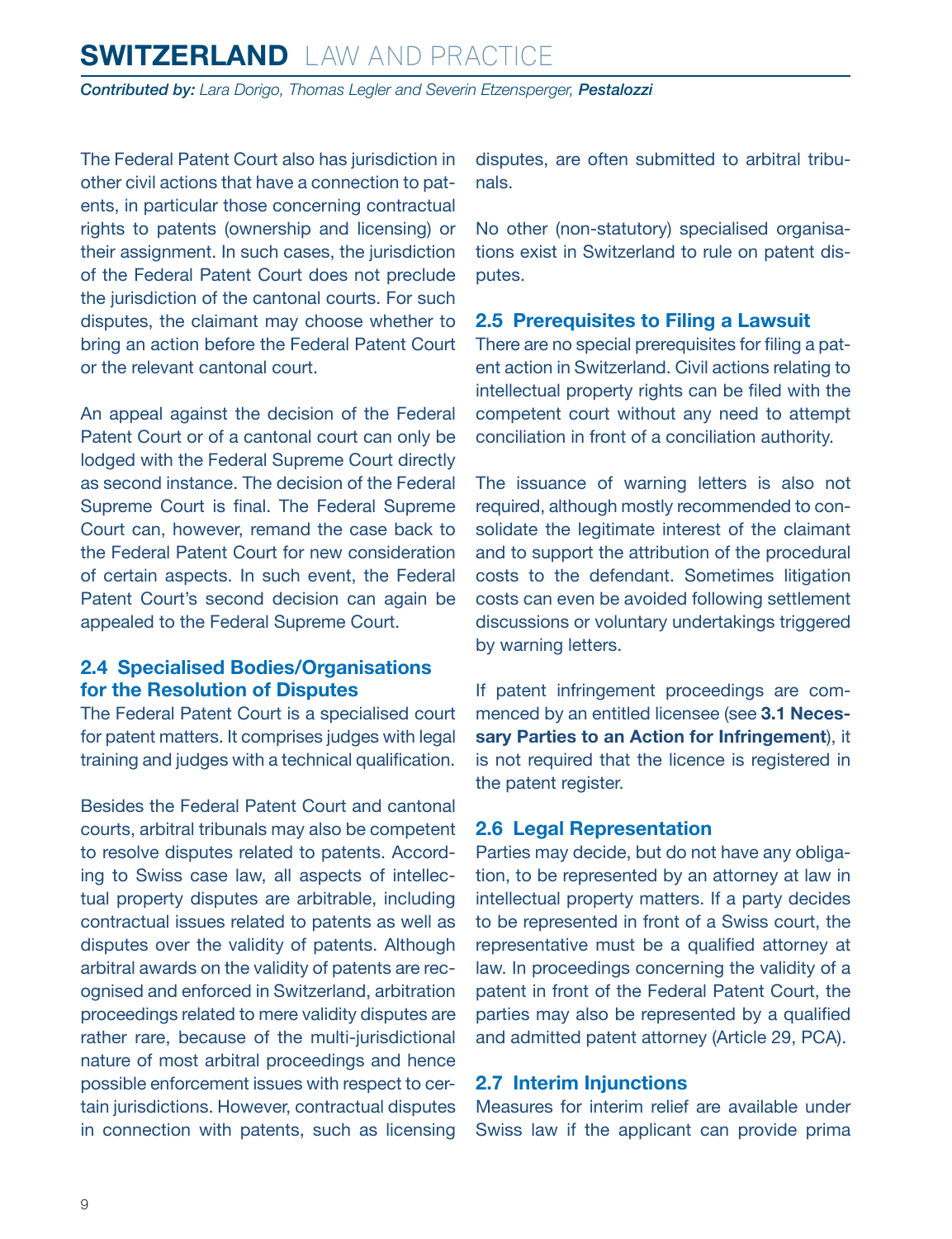<span id="page-9-0"></span>facie evidence that the following requirements are met:

- the right to which they are entitled has been infringed or an infringement is imminent;
- such infringement threatens to cause not easily reparable harm;
- the requested relief is relatively urgent; and
- the requested relief is proportionate to the harm caused by the alleged infringement (Articles 261 et seq, Civil Procedure Code, CPC).

Note that urgency is not a strict requirement for granting interim relief. However, interim relief will not be granted if the applicant has waited for a substantial period of time (according to current practice, for more than 14 months) before requesting measures for interim relief.

In cases of special urgency, and in particular where there is a risk that the enforcement of the measure will be frustrated, the court may order the interim measure immediately and without hearing the opposing party (ex parte interim measures) (Article 265, CPC). The ex parte interim measures must subsequently be confirmed in inter partes proceedings granting the opposing party its right to be heard.

In addition, all interim relief proceedings require confirmation in main proceedings. In an interim judgment, the Federal Patent Court will set a deadline for the commencement of main proceedings, whereby the injunction lapses if the applicant does not initiate main proceedings, in which case the applicant is liable for any damages caused to the defendant.

In interim relief proceedings the applicant can request:

- an injunction;
- an order to remedy an unlawful situation;
- an order to a registering authority or to a third party; or
- performance in kind.

#### **2.8 Protection for Potential Opponents**

Any person who has reason to believe that an ex parte interim measure will be applied against them, may set out their position in advance by filing a protective letter (Article 270, CPC).

Protective letters must be filed with the Federal Patent Court and/or the cantonal courts that are likely to have jurisdiction for ordering the ex parte interim measures in the case at hand. The other party will be served with the protective letter only if they actually initiate the respective proceedings. The protective letter becomes ineffective six months after it was filed.

#### **2.9 Special Limitation Provisions** Statute of Limitation

Monetary claims in patent infringement proceedings are time-barred after three years from the date on which the injured party became aware of the loss or damage and of the identity of the person liable for them, but in any event ten years after the date on which the loss or damage was caused. If the action for damages is derived from an offence for which criminal law envisages a longer limitation period, that longer period also applies to the civil claim.

Claims for injunctive and declaratory relief are in principle not time-barred, but rather remain available as long as there is a legitimate interest in obtaining such a relief.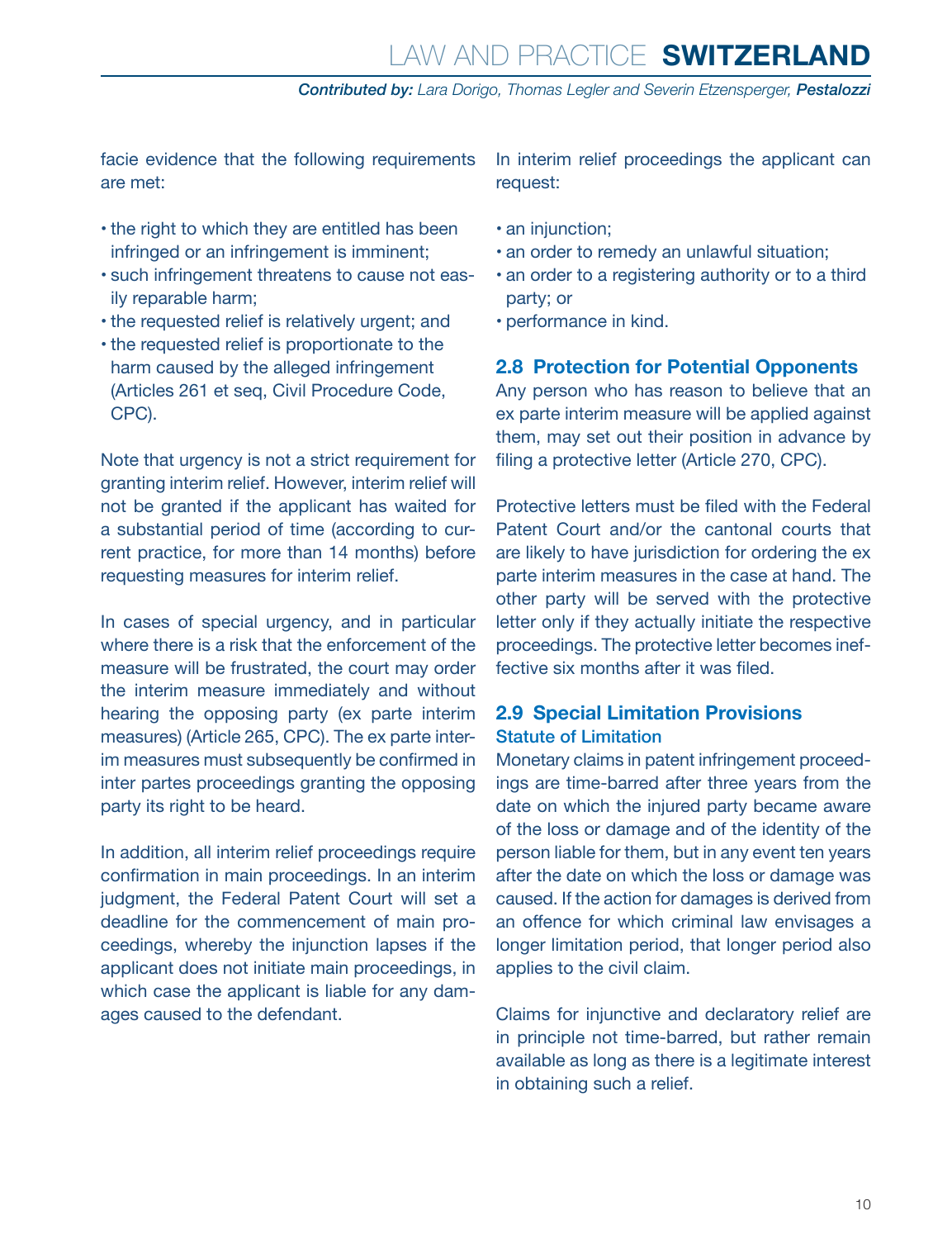# <span id="page-10-0"></span>**SWITZERLAND** LAW AND PRACTICE

*Contributed by: Lara Dorigo, Thomas Legler and Severin Etzensperger, Pestalozzi*

#### **Forfeiture**

The enforcement of rights might be limited due to their forfeiture based on Article 2 of the Swiss Civil Code, which requires every person to act in good faith in the exercise of their rights. If a person waits too long before initiating enforcement proceedings, their rights may be forfeited if the court determines, taking into account all relevant circumstances, that the claimant acted against good faith. As an example, the right to apply for interim measures is considered forfeited 14 months after the patent owner actually learned, or should have learned, of the infringement unless there are special circumstances (see **2.7 Interim Injunctions**). With regard to main proceedings, forfeiture is likely to occur after approximately eight years. Based on Swiss case law, urgent status will not be granted by the courts if the patent owner has waited so long.

#### **2.10 Mechanisms to Obtain Evidence and Information**

Swiss procedural law does not provide any procedural mechanisms for far reaching US-style fishing expeditions in order to obtain all evidence from the opposing party that might be relevant. However, there exist certain mechanisms allowing a party to obtain specific evidence.

#### Swiss Patents Act

Based on the Swiss Patents Act, a patent owner with a legitimate interest – ie, providing prima facie evidence that their patent has been infringed or an infringement is suspected – may request that the Federal Patent Court order as an interim measure:

#### • the securing of evidence; and/or

• a precise description to be made of the allegedly unlawful processes used and/or of the allegedly unlawful products manufactured, as well as the means used to manufacture them (Article 77, PatA).

The procedure for making the description is typically carried out by a technically trained judge and a clerk at the location where the alleged infringement takes place. Upon the request of an opposing party, the court will take necessary measures to safeguard business and trade secrets and might exclude the applicant (but not its representatives) from taking part in the inspection. The court will draft a written report describing the product or process and before the applicant receives the report, the opposing party is given the opportunity to comment (Article 77, PatA).

Under Swiss law there is no limitation as to how the evidence obtained through a description can be used, which means that a Swiss description can also be used to support proceedings abroad.

#### Swiss Civil Procedure Code

The Swiss Civil Procedure Code also allows a more general right to ensure preliminary taking of evidence without any need to start civil litigation (Article 158, CPC). Similar evidence as during a pending litigation on the merits can be the subject of such a preliminary taking of evidence – ie, the party may request witness hearings, the production of specifically identified documents, the inspection of goods or places or the drafting of a court-appointed expert's report. The questioning of the parties, however, can only be part of the proceedings on the merits.

In general, the parties to the case, and third parties, have a duty to co-operate in the taking of evidence (Article 160, CPC). However, the court cannot enforce its order, if a party to the proceedings does not produce the required evidence. But the court will take such conduct into account when assessing the evidence and the facts of the dispute.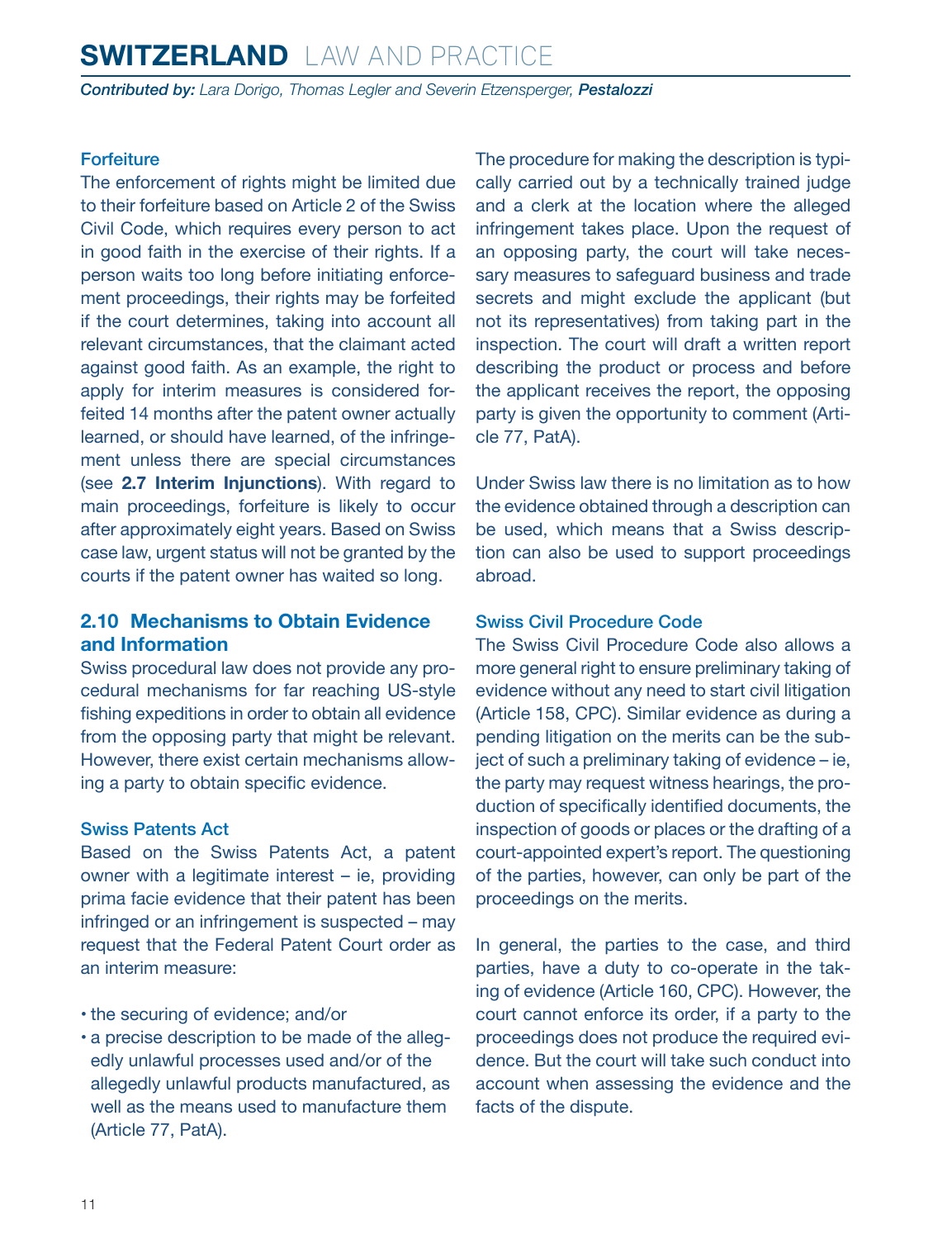#### <span id="page-11-0"></span>**2.11 Initial Pleading Standards**

Under Swiss procedural law, the statement of claim must contain:

- the prayers for relief;
- a statement of the value in dispute;
- the allegations of fact;
- a notice of the evidence offered for each allegation of fact; and
- the date and signature.

It is not required by law to state the legal arguments (since the court must know the law), but it is common practice to do so and some courts expressly expect the parties to briefly state on which grounds their actions are based.

In general, in main proceedings, each party is entitled to two submissions during which it may provide new facts and evidence, amend its prayers for relief and limit the patent claims at stake either inter partes or through a limitation request at the IPI. After the second submission, new facts and new evidence are admissible only if presented immediately after they become known and (i) if they occurred after the second submission (proper nova), or (ii) if they existed before but could not have been submitted despite reasonable diligence (improper nova). At such stage, a limitation of the patent claims at stake will only be considered if it were triggered by new arguments or evidence brought forward in the rejoinder. In any case, new facts and new evidence are admitted only until the court begins its deliberations.

#### **2.12 Representative or Collective Action**

Under Swiss law, no class actions or other collective actions are permitted. However, joinder of parties in civil proceedings is admissible.

#### **2.13 Restrictions on Assertion of an Intellectual Property Right**

Restrictions on the assertion of patent rights may apply from the law against unfair competition and antitrust law, in particular with respect to restrictions against parallel imports which are not justified (Article 9a, PatA and Article 5, Swiss Cartel Act) and unlawful practices by marketdominant undertakings or undertakings with relative market power (Article 7, Swiss Cartel Act).

Furthermore, a patent owner might be restricted in the enforcement of their rights due to their forfeiture based on Article 2 of the Swiss Civil Code (acting in good faith), in particular if they were to wait too long before initiating enforcement proceedings (see **2.9 Special Limitation Provisions**).

#### **3. INFRINGEMENT**

#### **3.1 Necessary Parties to an Action for Infringement**

#### Civil Actions

The patent owner who has their rights infringed, or is threatened with an infringement, may initiate a civil action. The exclusive licensee, irrespective of the registration of the licence in the patent register, may also bring an infringement action independently, provided this is not expressly excluded by the licence agreement (Article 75, PatA). Non-exclusive licensees, however, may only join the infringement proceedings filed by the patent owner or the exclusive licensee in order to claim their own losses or damages.

An infringement action can be raised against any person:

- who uses a patented invention unlawfully;
- who refuses to notify the authority concerned of the origin and quantity of products in their possession which are unlawfully manufac-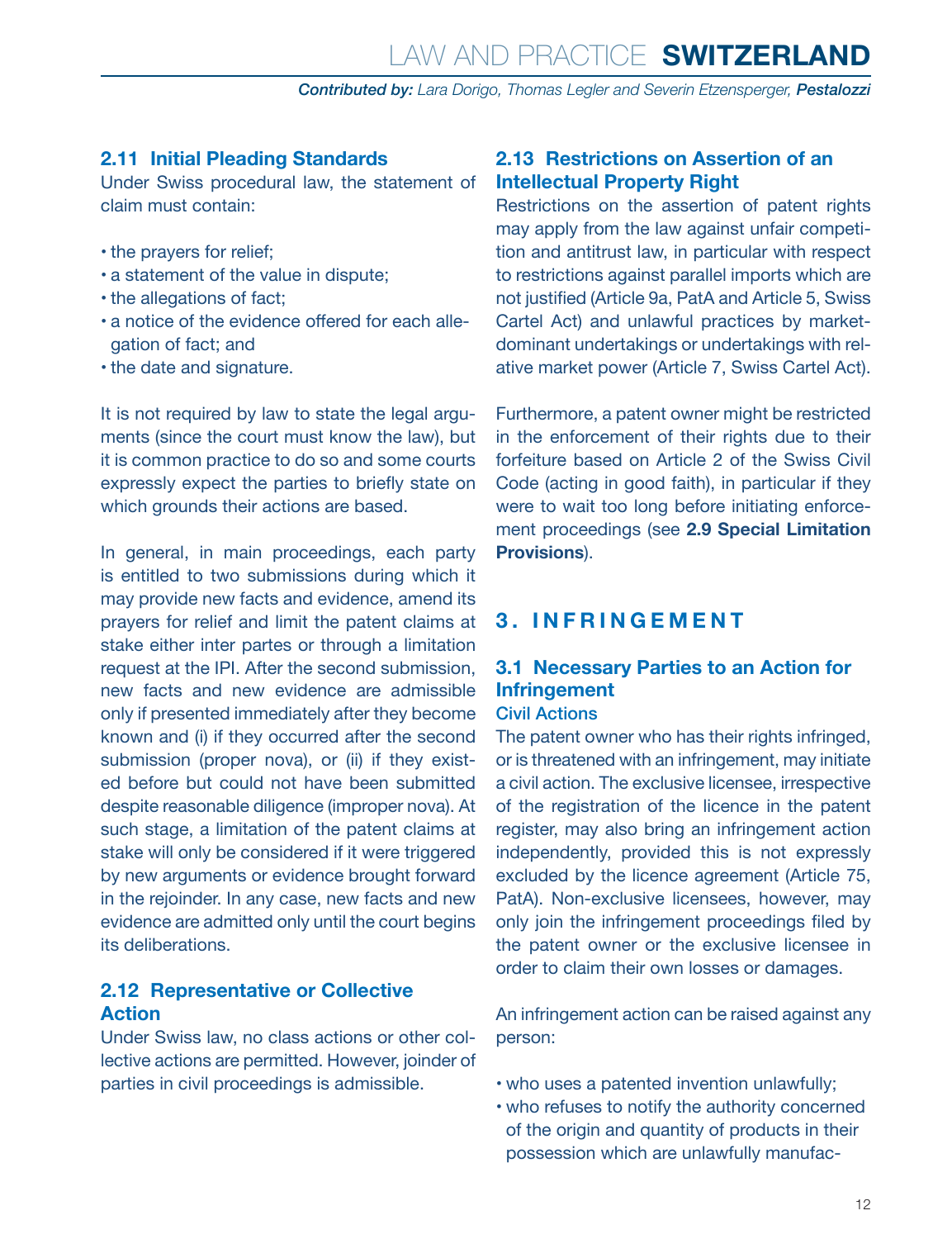<span id="page-12-0"></span>tured or placed on the market, and to name the recipients and disclose the extent of any distribution to commercial and industrial customers;

- who removes the patent mark from products or their packaging without authorisation from the proprietor of the patent or the licensees; and
- who abets any of the said offences, participates in them, or aids or facilitates the performance of any of these acts (Article 66, PatA).

If there are several infringers, the claimant is not obliged to initiate the infringement action against all potential infringers.

#### Criminal Proceedings

Criminal proceedings can be initiated against the same persons provided that they wilfully committed the patent infringement, on complaint by the patent owner or ex officio if the infringer acts for commercial gain (Article 81, PatA).

#### **3.2 Direct and Indirect Infringement**

Swiss law does not explicitly know a doctrine distinguishing between direct and indirect patent infringement. Whoever commits an infringement act as described in Article 66 of the PatA may be held liable under Swiss civil and criminal law.

However, the PatA implicitly distinguishes between direct infringement (Article 66 litterae a, b and c, PatA) and contributory infringement (Article 66 littera d, PatA), according to which any person who abets, participates in, aids or facilitates the performance of any (direct) infringement may also be held liable under civil and criminal law. According to case law of the Swiss Federal Supreme Court, a contributory infringement is accessory to a direct infringement, meaning that an unlawful principal act is required for a contributor infringement, whereby it is sufficient for a claim for injunctive relief against the contributory infringer that a direct infringement is imminent.

With regard to its application in an international context, the accessoriness has the effect that the contributory infringer acting in Switzerland but contributing to a direct infringement abroad cannot be held liable under Swiss law. On the other hand, if the direct infringement takes place in Switzerland, a contributory infringer contributing to that infringement may be liable irrespective of whether the contributory acts are performed in Switzerland or abroad.

Regarding the supply of (non-infringing) materials or parts to a customer who uses these parts or materials for the manufacture of goods infringing a patent, the Swiss Federal Supreme Court has clarified that the supplier is liable as contributory infringer if they knew or should have known that the means supplied were suitable for, and intended to be used by the customer for use in the infringing goods.

#### **3.3 Process Patents**

The most important particularity of process patent infringement proceedings concerns the burden of proof. In general, the claimant carries the burden of proof in infringement proceedings. However, the burden of proof may be reversed if the patent in question is a process patent. If an invention concerns a process for the manufacture of a new product, every product of the same composition is presumed to have been made by the patented process until proof to the contrary has been provided (Article 67 paragraph 1, PatA). The same applies by analogy to a process for the manufacture of a known product if the patent owner provides prima facie evidence of an infringement of the patent (Article 67 paragraph 2, PatA).

Regarding the territorial scope of a process patent infringement, the general rules apply,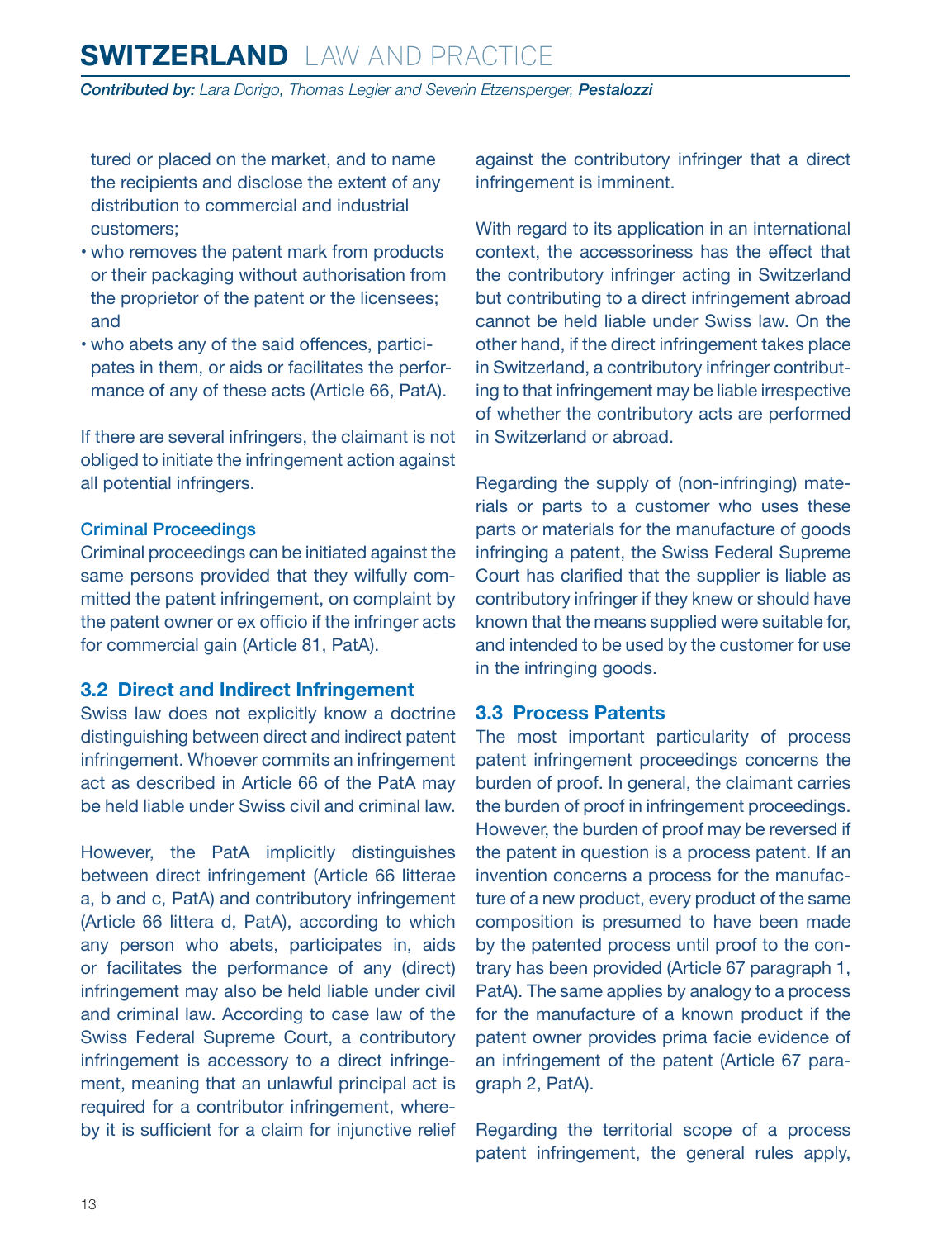<span id="page-13-0"></span>meaning that a direct infringement must occur in Switzerland in order for Swiss law to apply. Accordingly, the Swiss Federal Supreme Court held in a case that if a device intended for carrying out a patented process is manufactured in Switzerland, but the process itself is only carried out abroad, the process patent is not infringed in Switzerland.

#### **3.4 Scope of Protection for an Intellectual Property Right** Literal Infringements

The patent claims determine the scope of protection of a patent (Article 51 paragraph 2, PatA). According to established practice, the patent claims must be interpreted from the viewpoint of a skilled person, starting with the claim language but also taking into account the description and the drawings. General technical knowledge is also accepted as a means of interpretation.

The Swiss Federal Supreme Court held that the prosecution history of a patent is, in general, not decisive for the interpretation of the patent claims. Waivers and limitations made by the patent applicant during prosecution are to be taken into account only to the extent that they are ultimately reflected in the patent claims and/or the description.

#### Equivalent Infringements

The PatA explicitly holds that an imitation is also deemed to constitute a use (Article 66 littera e, PatA) and, hence, not only literal infringements but also equivalent infringements are known under Swiss law. The Swiss Federal Supreme Court and the Federal Patent Court have elaborated in several decisions, taking into account other European courts' practice, a standard test for the assessment of an equivalent infringement based on three main steps.

• Equal effect – the modified feature must objectively fulfil the same technical function as the corresponding feature of the patent claim.

- Accessibility the modified feature must be obvious to the skilled person in light of the teaching of the patent; the Federal Patent Court has clarified that the starting point for the assessment of accessibility is not the general prior art, but the patent at issue, as this step should not be confused with the assessment of the inventive step.
- Equality the skilled person must consider the modified feature as an equivalent solution taking into account the claim language and the description.

If all three requirements are fulfilled, an equivalent patent infringement exists according to Swiss practice.

#### **3.5 Defences against Infringement**

Within Swiss patent infringement proceedings, the defendant may attack the validity of the claimant's patent or raise non-infringement arguments.

#### Validity Defences

The defendant may plead the invalidity of the patent as a defence in the form of an objection or as a formal counterclaim. If the defendant raises the invalidity as an objection and the court determines that the patent is in fact invalid, that decision has only a direct effect between the parties – ie, the infringement action is rejected but the patent is not revoked from the patent register. If the defendant decides to file a counterclaim, this has the same effect as a standalone invalidity action  $-$  ie, if the invalidity of the patent is confirmed by the court, the infringement action is rejected and the patent is also declared invalid and formally revoked.

#### Lawful Use Defences

Alternatively, or additionally, defendants may also claim to have lawfully used the allegedly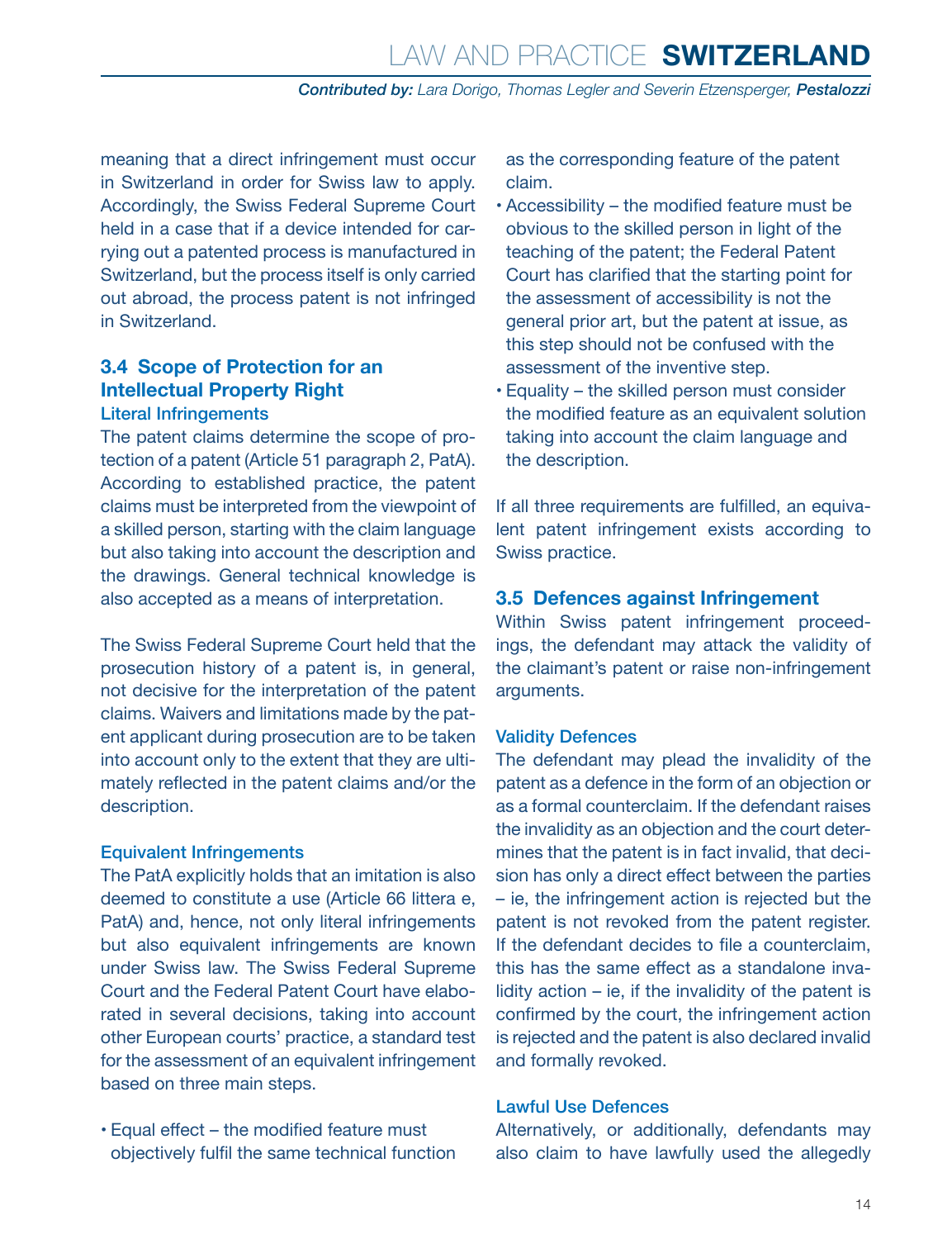<span id="page-14-0"></span>infringed patent. Defendants may argue the following.

- That they have been granted a valid licence right.
- That they can rely on a statutory exception as per Article 9 of the PatA, including the exceptions of:
	- (a) private use for non-commercial purpose;
	- (b) use for research or experimental purposes (in order to obtain knowledge about the subject-matter of the invention);
	- (c) use for teaching purposes, use for obtaining marketing authorisation for a medicinal product (Bolar-type exemption);
	- (d) use by a medicinal professional for an individual person (medical prescription exemption); or
	- (e) use for a direct individual preparation of a medicinal product in a pharmacy (pharmacists' exemption).
- That the patent owner's rights were exhausted (Article 9a paragraph 1, PatA); whereas in general EEA-wide exhaustion applies, but if the patent is of subordinate importance for the functional characteristics of the goods, global exhaustion applies, and if the price of the patented goods is fixed by the state (such as with medicinal products), national exhaustion applies.
- That they have a prior use right (ie, have commercially used the invention in good faith in Switzerland or have made special preparations for that purpose prior to the filing or priority date of the patent application (Article 35, PatA)); in this case, the defendant might have to pay the patent owner appropriate compensation (Article 48, PatA).
- That the patent in question is a standard essential patent and defendants rely on a FRAND (fair, reasonable and non-discriminatory) licence; so far, no case law in this respect has been established in Switzerland

since all FRAND cases in front of the Federal Patent Court have been settled.

#### **3.6 Role of Experts**

As a general rule, the Federal Patent Court makes its decisions as a three or five-member body (panel), of whom at least one member must possess technical training. One of the technically trained judges will issue a written opinion (the Technical Opinion) covering all technical aspects of the case and the parties are given the opportunity to comment. Such Technical Opinions do not bind the other judges, although in many instances they will be largely followed in the judgment.

Additional technical know-how, at the request of a party or ex officio, may be obtained by an opinion from one or more external experts appointed by the court ad hoc (Article 183, CPC). However, external expert opinions basically do not play a role in patent proceedings, since the Federal Patent Court has technically trained judges with expertise in all relevant fields of science.

The parties may submit written expert statements. However, these are considered as assertions of the parties only.

#### **3.7 Procedure for Construing the Terms of the Patent's Claim**

All arguments against the infringement of patent claims must be raised within the same proceedings. There is no separate procedure for construing patent claims.

#### **3.8 Procedure for Third-Party Opinions**

Swiss law does not provide for a mechanism where a third party that is not a party to the patent proceedings could file, on its own, any kind of amicus brief to the court.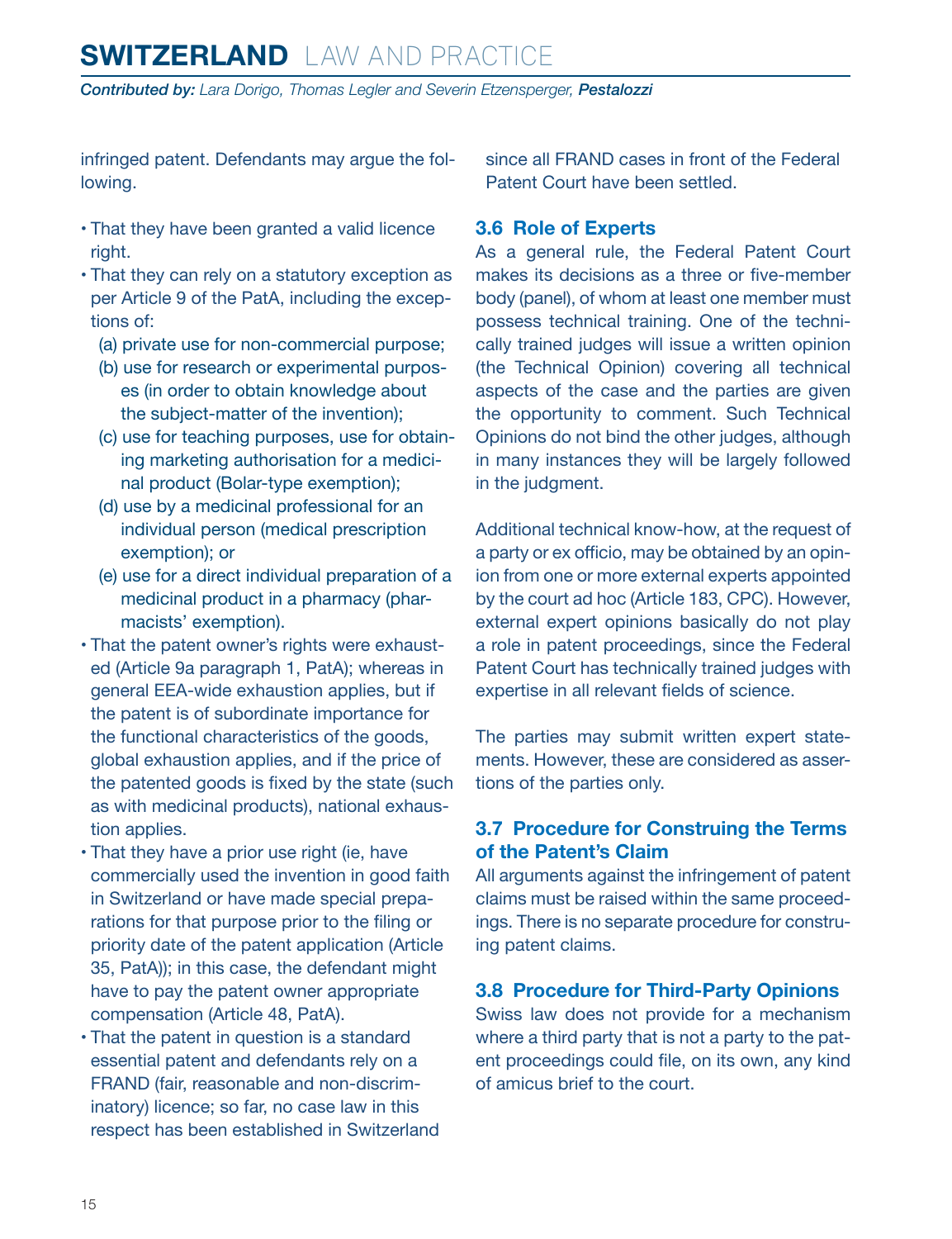#### <span id="page-15-0"></span>**4. REVOCATION/ CANCELLATION**

#### **4.1 Reasons and Remedies for Revocation/Cancellation**

There are several reasons for a revocation or cancellation of a patent.

Often, a patent registered in the Swiss patent register is cancelled because the renewal fees are not paid on time.

Swiss national patents or Swiss parts of European patents are also cancelled, and removed from the Swiss patent register, if an action for invalidity of the patent has been successful. The cancellation is done by the IPI upon the provision of full official copies of the final judgments. Any person with a proven interest may bring an invalidity action if the invention is excluded from patentability (eg, human body), is obvious, not novel, not disclosed in a way that a person skilled in the art could carry it out or if the application has been unduly amended (Articles 26 et seq, PatA). The requirements for the interest to be demonstrated by the claimant are rather low. The only exception is an invalidity action based on the allegation that the patent owner has no right to the grant of the patent. This particular ground for invalidity can only be asserted by the person claiming to actually be entitled to the patent.

An action for the cancellation of a patent could also be brought by a person with a demonstrated interest if the grant of licences does not suffice to meet the demand of the domestic market after a period of two years from the grant of the first compulsory licence (Article 38, PatA). Such actions are very rare and to date no patent appears to have ever been cancelled based on such action in Switzerland.

Finally, based on the prohibition against double patenting, a Swiss patent is revoked in favour of a European patent for one and the same invention with effect in Switzerland and granted to the same inventor or to their successor in title with the same filing or priority date (Article 125) paragraph 1, PatA).

#### **4.2 Partial Revocation/Cancellation**

Partial cancellation is possible if the successful invalidity action relates to certain patent claims only (Article 27, PatA).

#### **4.3 Amendments in Revocation/ Cancellation Proceedings**

A patent owner may amend a patent by surrendering a patent claim, limiting an independent claim by combining one or more patent claims which are dependent on it or limiting an independent claim in some other way (see **1.10 Post-grant Proceedings Available to Owners of Intellectual Property Rights**).

A patent may also be amended during invalidity or infringement proceedings. However, the patent owner is only able to rely on the amended patent up to a certain stage of the proceedings.

The Swiss Federal Supreme Court has clarified that if the patent owner amends the patent through the IPI during pending infringement proceedings, this has an ex tunc effect and thus the original patent that is the subject of the infringement proceedings no longer exists. If the introduction of new facts (ie, the amended patent) is no longer admissible at the stage of the proceedings in question, the infringement proceedings must be dismissed. This is generally the case if the patent is limited after the second pleading, at which stage new facts and new evidence are admissible only under very strict circumstances (see **2.11 Initial Pleading Standards**). Hence, if the patent owner wants to proceed against the alleged infringer based on the amended ver-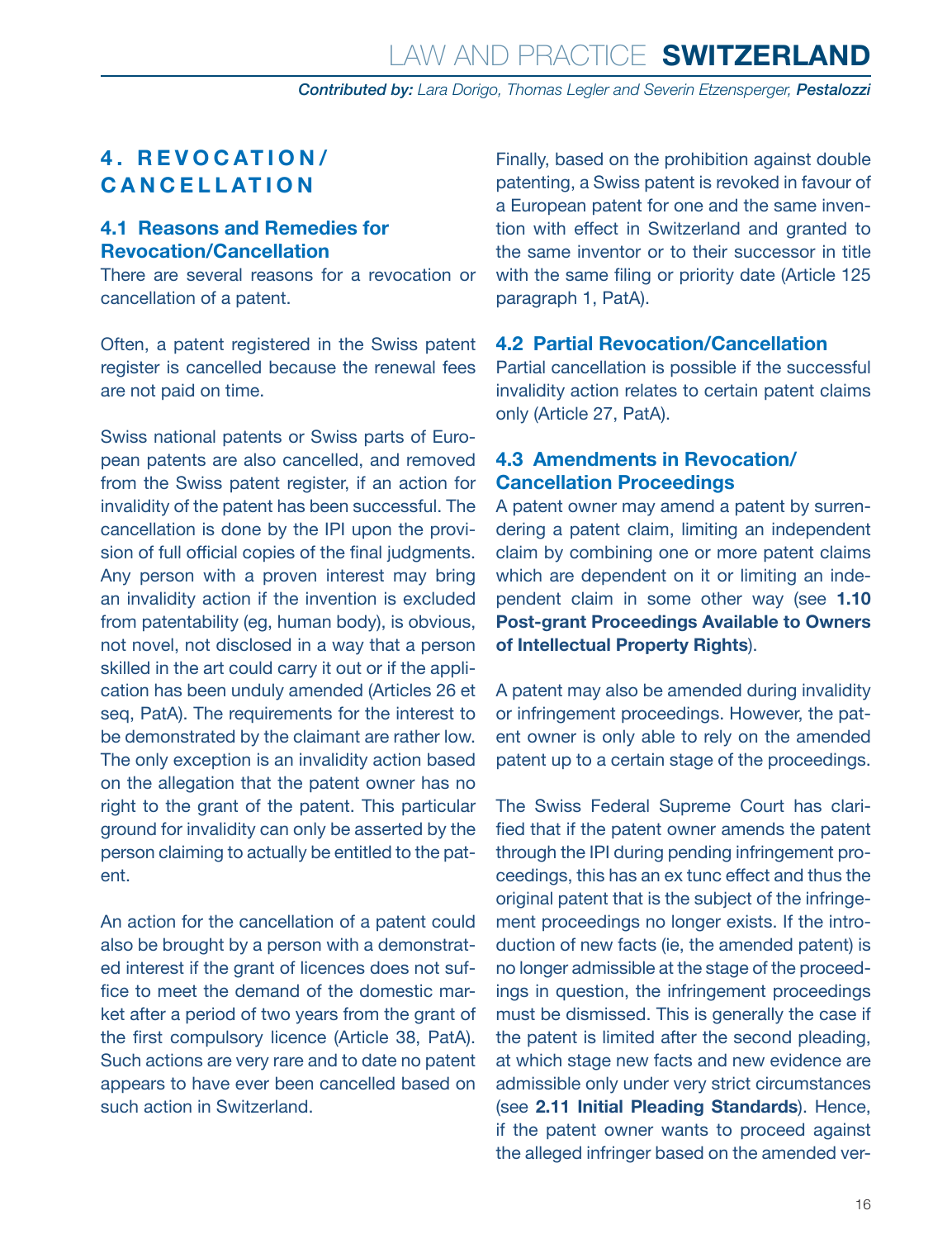# <span id="page-16-0"></span>**SWITZERLAND** LAW AND PRACTICE

*Contributed by: Lara Dorigo, Thomas Legler and Severin Etzensperger, Pestalozzi*

sion of the patent, they must commence new infringement proceedings.

#### **4.4 Revocation/Cancellation and Infringement**

Where an invalidity claim is raised as a defence within patent infringement proceedings, that invalidity claim is heard at the same time and within the same proceedings. The Swiss patent litigation system is not bifurcated.

#### **5. TRIAL AND SETTLEMENT**

#### **5.1 Special Procedural Provisions for Intellectual Property Rights**

#### Procedural Provisions

The Swiss Federal Patent Court has exclusive jurisdiction in certain civil patent litigations. However, the proceedings before the Federal Patent Court are primarily based on the ordinary Swiss Civil Procedure Code, which applies to all civil proceedings. The Patent Court Act only contains a few provisions relating to the proceedings (eg, composition of the panel, jurisdiction and legal representatives).

#### Typical Steps of Infringement Proceedings

Ordinary infringement proceedings are initiated by filing a written statement of claim, followed by a written statement of defence in which the defendant usually asserts invalidity of the patent either by way of a defence or by filing a counterclaim.

After the exchange of the first briefs, the parties are summoned to an instruction hearing in front of a delegation of the court, normally consisting of the court president, the leading technical judge and a court clerk. The instruction hearing consists of two parts. In a first part that is minuted, the court delegation can pose questions to the parties to seek specific clarifications or to get information with respect to parallel proceedings. The delegation will also mention if further substantiation is required. This part is normally quite short. The second, informal part of the instruction hearing is not minuted. The delegation of the court will present a confidential preliminary assessment of the case and the parties may then engage in court-mediated settlement negotiations.

If no settlement is found, the proceedings continue and the parties will exchange their second briefs (ie, reply, rejoinder and comments on new invalidity arguments and evidence in the rejoinder). Thereafter, the technical judge will issue its written expert opinion, on which the parties may comment in writing. As a final step, the parties are summoned to the main hearing. After the parties' pleadings, the court can decide whether a court expert will be appointed, witnesses will be heard, or other evidence will be taken. In most cases the court closes the proceedings after the main hearing and renders its judgment in writing within four to six weeks.

Ordinary proceedings on the merits concerning infringement or the nullity of a patent generally take about 18 to 24 months.

#### Action by Stages

An infringement action is typically initiated as a so-called action by stages (*Stufenklage*). In the first stage, the Federal Patent Court renders a partial judgment on the validity of the patent (if contested), the infringement, injunctive relief and the disclosure of information for the calculation of monetary relief. In the second stage, the patent owner asserts the amount of its monetary relief claim based on the information received and the Federal Patent Court decides on the monetary relief.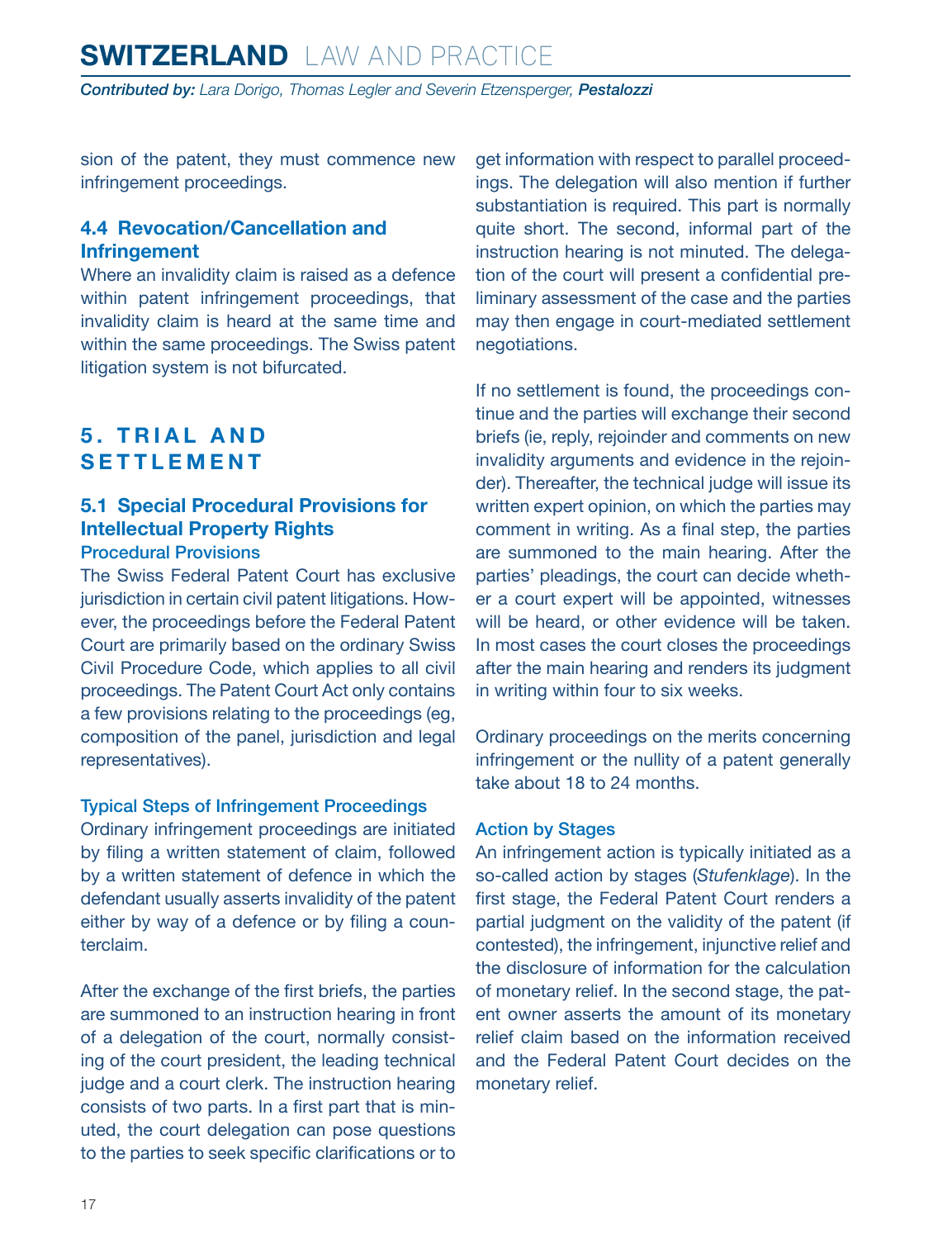#### <span id="page-17-0"></span>**5.2 Decision-Makers**

The Federal Patent Court makes its decisions as a three-member (or occasionally a five-member) body (panel), of whom at least one member must possess technical training.

In the rare proceedings concerning patent matters that are ruled before civil cantonal courts (see **5.4 Other Court Proceedings**), external technical experts may be appointed to submit an expert opinion ex officio or at the request of a party (Article 183, CPC). However, the final decision remains with the judges also with regard to technical questions.

#### **5.3 Settling the Case**

Settlements may be agreed at any stage of civil proceedings. They may be discussed with the mediation of the court or upon separate negotiations among the parties only. Swiss courts often actively support the parties in order to find a settlement.

In front of the Swiss Federal Patent Court, the parties are summoned to an instruction hearing after the exchange of the first briefs (see **5.1 Special Procedural Provisions for Intellectual Property Rights**). During this hearing, the court will present a confidential preliminary assessment of the case, which should serve as a basis for settlement discussions. A considerable number of disputes are settled at this stage.

#### **5.4 Other Court Proceedings**

In respect of contractual rights related to patents, such as ownership and licence rights, legal actions may not only be filed with the Federal Patent Court but also with the cantonal courts (Article 26 paragraph 2, PCA). Where the invalidity or infringement of a patent is to be adjudicated in such proceedings as a preliminary question or on a defence basis, the cantonal court grants the parties a reasonable period of time for filing the validity or infringement action before the

Federal Patent Court, which has exclusive jurisdiction over this subject matter (see **2.3 Courts with Jurisdiction**). The cantonal court must then stay the proceedings until a final decision has been made by the Federal Patent Court. However, considering that actions before cantonal courts with regard to patents have become very rare since the establishment of the Federal Patent Court, the influence of cantonal proceedings on the others are, in practice, very limited.

If infringement proceedings before the Federal Patent Court relate to a European patent which is the subject of pending opposition or appeal proceedings before the EPO, the Federal Patent Court may stay its proceedings. In practice, however, this plays only a very limited role, since the Federal Patent Court emphasises that it only suspends its proceedings if a decision by the EPO can be expected in a short time. Instead, it is the Federal Patent Court's standard practice to submit an acceleration request to the EPO.

Parallel infringement proceedings in front of other European courts do not have a direct influence on proceedings before the Federal Patent Court. The Federal Patent Court, however, is generally interested in judgments of other European courts when parallel parts of European patents are involved, although such judgments do not bind the Swiss courts in any way.

Anti-suit injunctions of foreign courts are generally considered as inadmissible under Swiss law.

## **6. REMEDIES**

#### **6.1 Remedies for the Patentee**

Civil remedies for patent owners include injunctions or reparatory remedies, damages (including legal costs), declaratory judgments, delivery up or destruction of infringing goods, a recall order and publication of the judgment. See **1.5**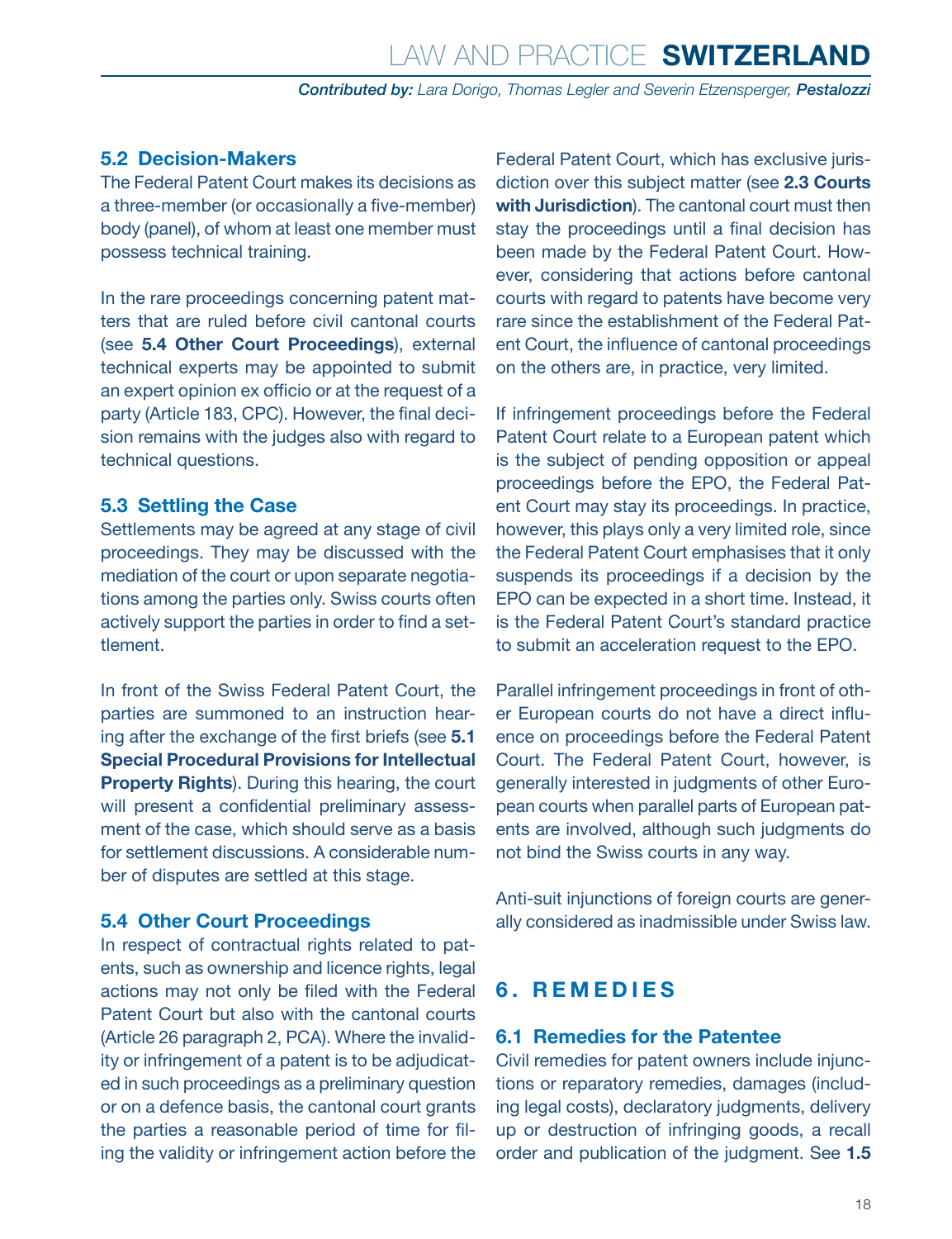#### <span id="page-18-0"></span>**Rights and Obligations of Owners of Intellectual Property Rights** for further detail.

Permanent injunctions are the most common remedy sought in infringement proceedings and are generally granted if an infringement is affirmed. In order to enforce the injunction, the judgment provides for administrative fines (per day of violation) if the infringer does not comply with the injunction, and for criminal sanctions.

For past infringements, the patent owner may claim monetary remedies in the form of damages such as lost profits or, if the infringer acted in bad faith, account of the infringer's profit. Alternatively, the patent owner can choose to ask for surrender of the unjust enrichment in the form of a reasonable royalty rate. Swiss law does not provide for punitive or exemplary damages or the like.

Since the patent owner usually does not have all the necessary information to prove the amount of damages or the profit to be surrendered, Swiss law grants the patent owner a claim for the necessary information and the infringer may be ordered to render account on the sales and gross turnover made from the infringing activities. Such a claim is usually asserted in a socalled action by stages. See **5.1 Special Procedural Provisions for Intellectual Property Rights**.

The court is bound by the available civil remedies and the parties' prayers for relief and has no discretion in ordering other remedies.

#### **6.2 Rights of Prevailing Defendants**

According to Swiss civil procedure law, the losing party must bear the court costs and has to reimburse the prevailing party for its legal costs and expenses, including the costs for assisting patent attorneys. The compensation for legal costs is calculated based on tariffs depending on the value of the dispute. Such compensation will often not cover all the fees actually incurred.

If the defendant has incurred damages as a consequence of the proceedings, they may claim compensation for such damages. Within proceedings for interim measures, the court may make the interim measure conditional on the payment of a security deposit by the applicant, if it is anticipated that the measures may cause damage to the opposing party. An applicant for interim relief is liable for any damages caused in the event such measures are later found to be unjustified. If the applicant proves, however, that they applied for the measures in good faith, the court may reduce the damages or entirely release the applicant from liability (Article 264, CPC).

#### **6.3 Types of Remedies**

The same types of remedies are available for infringements relating to Swiss national patents and Swiss parts of European patents. Essentially, also the same types of remedies are available for civil proceedings involving inventions protected as trade secrets. See **1.5 Rights and Obligations of Owners of Intellectual Property Rights** for further detail.

#### **6.4 Injunctions Pending Appeal**

An appeal to the Swiss Federal Supreme Court does not have suspensive effect and, accordingly, injunctions granted at first instance are enforceable during the appeal proceedings. Upon request, the Federal Supreme Court may grant suspensive effect, but this is quite rare.

#### **7. APPEAL**

#### **7.1 Special Provisions for Intellectual Property Proceedings**

Appeals to the Swiss Federal Supreme Court against decisions of the Federal Patent Court or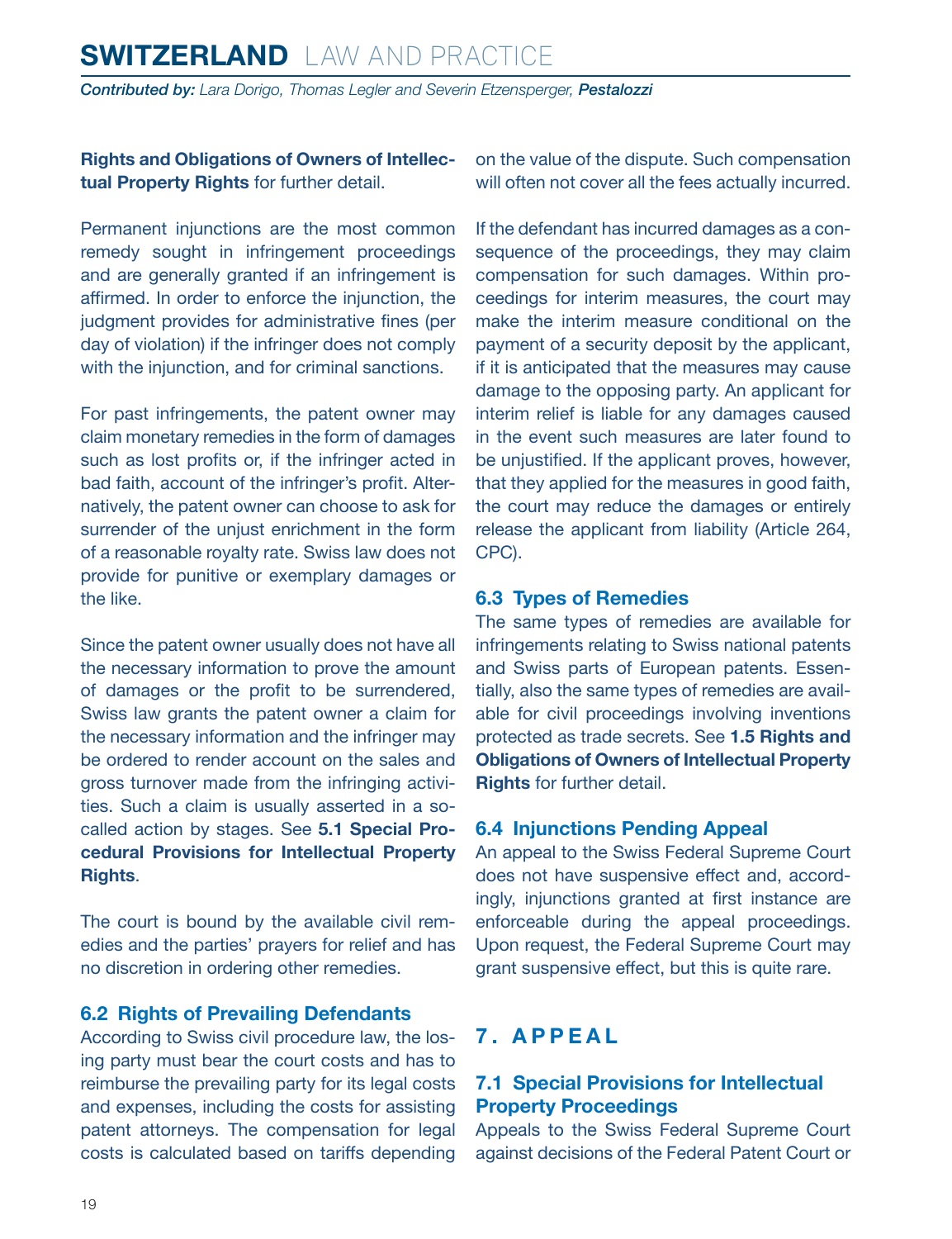<span id="page-19-0"></span>the civil cantonal courts as sole instance follow the same rules as appeals in civil matters.

#### **7.2 Type of Review**

The Swiss Federal Supreme Court's discretion when reviewing final decisions of prior instances on the merits is limited to legal questions. In a recent judgment the Swiss Federal Supreme Court decided that the construction of patent claims is a legal question. In addition, the assessment of invalidity grounds is also a legal question. In contrast, a review of the facts is only possible in a very limited manner by ascertaining an abuse of law by the prior instance in arbitrarily determining the facts (Article 97, Supreme Court Act, SCA).

With regard to decisions on interim measures, the discretion of the Swiss Federal Supreme Court is narrower and limited to a review of a violation of constitutional rights (Article 98, SCA).

#### **8. COSTS**

#### **8.1 Costs before Filing a Lawsuit**

Prior to filing a patent lawsuit, there may be significant costs associated with the technical assessment of a patent's validity (as the defendant's usual defence will be to bring an invalidity action against the patent) and the assessment of the potential infringement of said patent by the allegedly violating goods of the counterparty. Additional costs may arise for the issuance of warning letters or the preparation and filling of protective briefs.

#### **8.2 Calculation of Court Fees**

Court costs are calculated based on tariffs depending on the value of the dispute.

Upon filing an action, the claimant is requested to advance part of the court costs. In proceedings before the Federal Patent Court, the advance payment is usually half of the expected court costs, which corresponds to the expected court costs up to and including the instruction hearing.

#### **8.3 Responsibility for Paying the Costs of Litigation**

As a principle, the losing party must bear the court costs and has to reimburse the prevailing party for its legal costs. A proportionate allocation in relation to the outcome is also possible. Both, court costs and the compensation for legal costs, are calculated based on tariffs depending on the value of the dispute.

#### **9 . A LT E R N AT I V E D I S P U T E RESOLUTION**

#### **9.1 Type of Actions for Intellectual Property**

In Switzerland, alternative dispute resolution (ADR), or more specifically arbitration, is an important means of resolving intellectual property disputes, particularly in international cases where a single decision is advantageous.

ADR in Switzerland is attractive for patent disputes as Switzerland provides for arbitration experts in most fields of technology and Switzerland has a liberal regime regarding the recognition and enforcement of arbitral awards.

According to Swiss case law, all aspects of intellectual property disputes are arbitrable, including contractual issues related to patents as well as disputes over the validity of patents. Whereas arbitration proceedings related to mere validity disputes are rather rare, contractual disputes are often the subject of arbitration proceedings (see **2.4 Specialised Bodies/Organisations for the Resolution of Disputes**).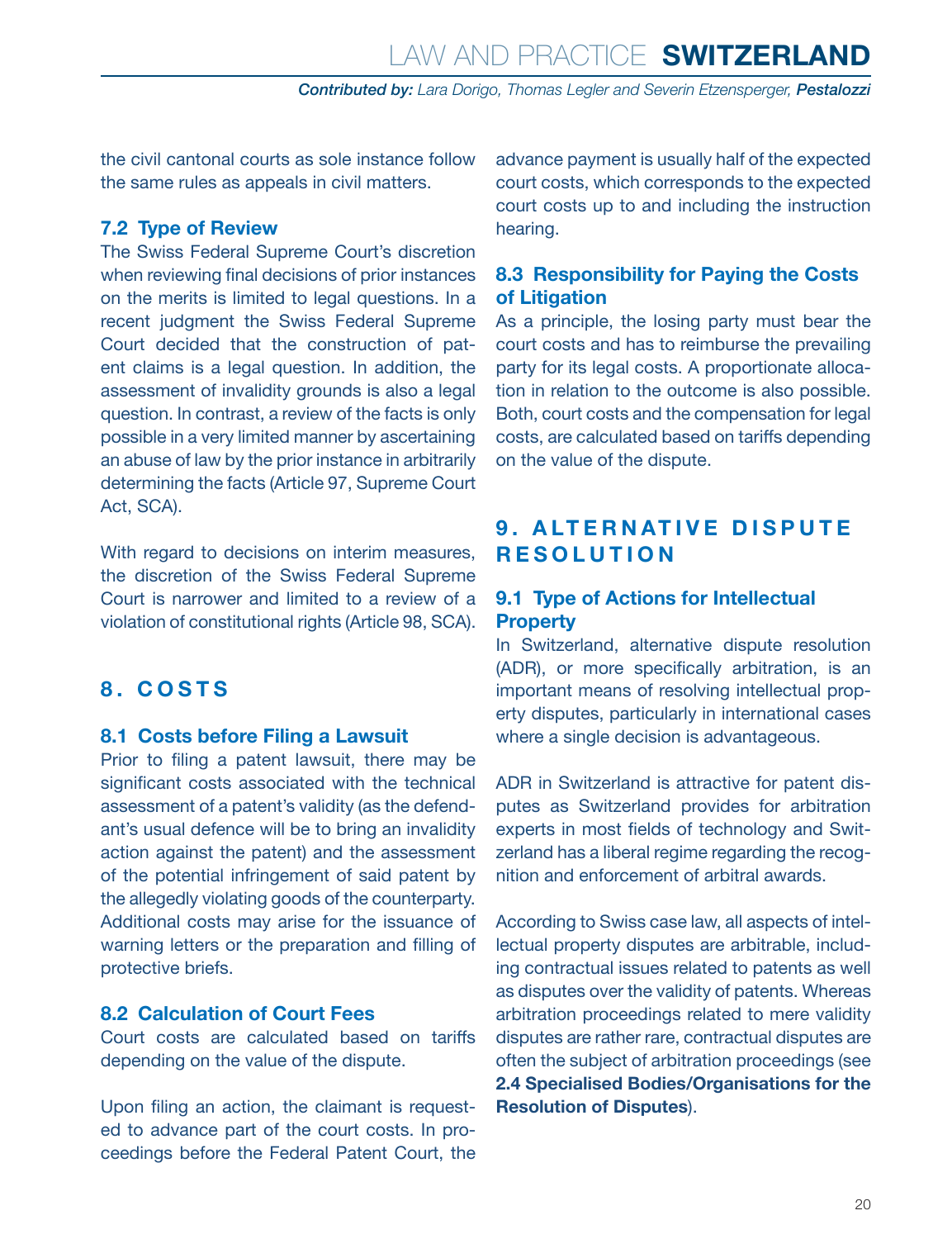#### <span id="page-20-0"></span>**10. ASSIGNMENT AND LICENSING**

#### **10.1 Requirements or Restrictions for Assignment of Intellectual Property Rights**

Under Swiss law, the assignment of intellectual property rights consists of the undertaking to assign the right and the actual disposition of the right. While the undertaking to assign the right is not required to fulfil specific formal requirements, the actual transfer of the patent or patent application rights must be made in writing (Article 33 paragraph 2bis, PatA).

In order to validly assign and transfer the patent or patent application rights neither the approval of the IPI nor its recording in the Swiss patent register is required. However, if the assignment is not recorded, it is invalid against persons who have acquired in good faith rights to the patent from the registered patent owner.

For the recording of the assignment of the patent or patent application rights, the IPI requests the written consent of both the assignor and the assignee.

#### **10.2 Procedure for Assigning an Intellectual Property Right** See **10.1 Requirements or Restrictions for Assignment of Intellectual Property Rights**.

#### **10.3 Requirements or Restrictions to License an Intellectual Property Right**

Under Swiss law, there are no specific formal requirements for licence agreements. Licence agreements can even be concluded orally and no approval of the IPI is required. However, where the patent application or the patent is owned by two or more persons, a licence grant requires the consent of all co-owners.

Licences may be recorded in the Swiss patent register, but this is not required for their validity between the contractual parties. However, if the licence is not recorded, it is invalid against persons who have acquired the patent in good faith (Article 34 paragraph 4, PatA).

For the recording of the licence rights, the IPI requests the written consent of the licensor.

**10.4 Procedure for Licensing an Intellectual Property Right** See **10.3 Requirements or Restrictions to License an Intellectual Property Right**.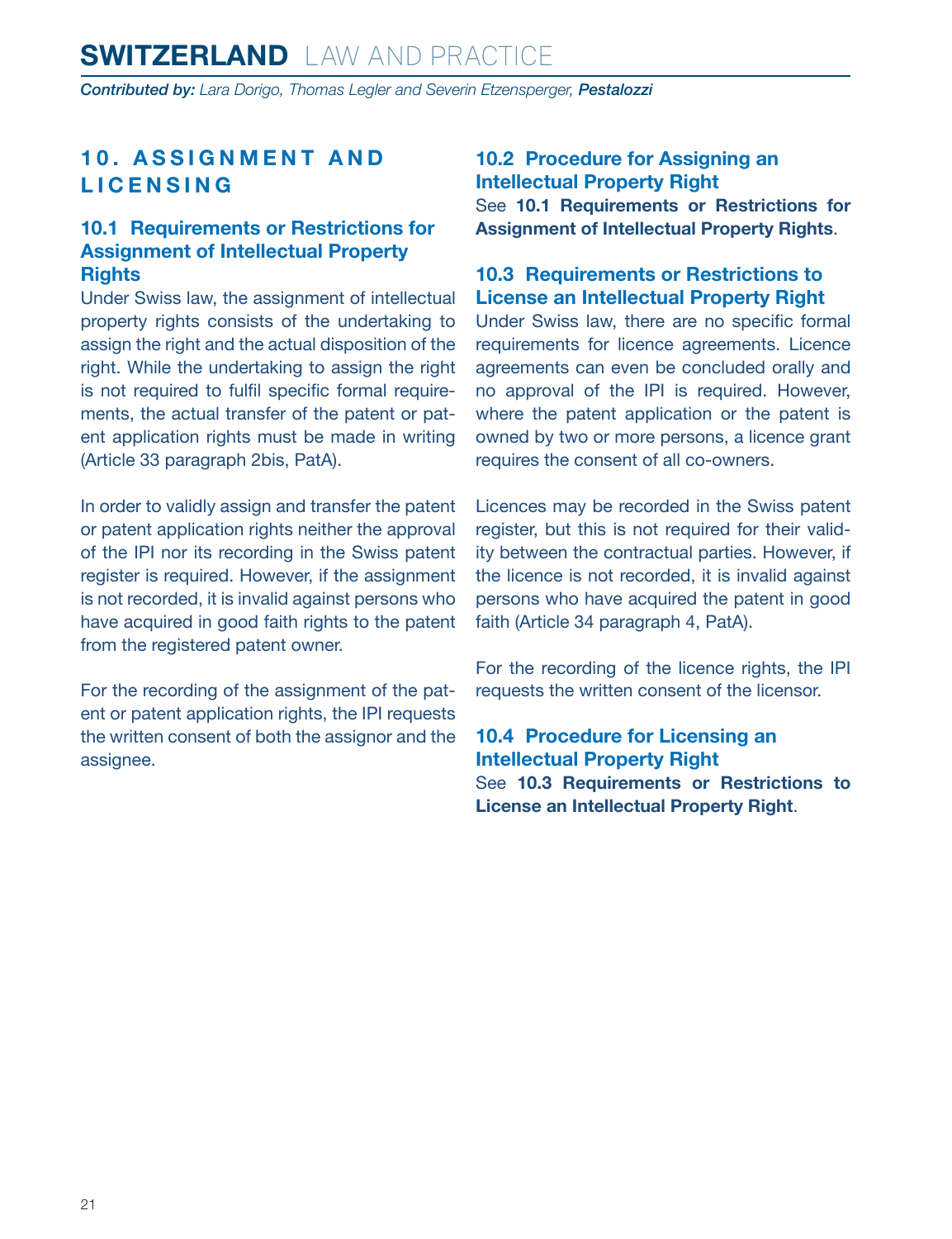**Pestalozzi** is a multicultural Swiss business law firm that has focused on high-end work for domestic and international clients since 1911. Pestalozzi's lawyers are strong and empathic personalities, known for their truly independent approach to advising and representing their clients. The firm guides and supports its clients in their strategic business decisions, anticipates their future challenges and helps them solve their critical issues. Being fully integrated, Pestalozzi encounters no internal limits in shaping the most competent and efficient teams for clients' needs. With over 100 professionals in Zurich and Geneva, the firm is at home in Switzerland's two main commercial hubs. While being locally embedded, Pestalozzi has also developed a sought-after expertise in dealing with multi-jurisdictional transactions and disputes. Pestalozzi has a long tradition in providing intellectual property services. Its IP practice group is known to provide results-oriented, effective and pragmatic solutions for the protection and commercialisation of intangible assets, including representing clients from all industry sectors in enforcing and defending their intellectual property rights.

#### <span id="page-21-0"></span>**AUTHORS**



**Lara Dorigo** is a partner and heads the Intellectual Property group at Pestalozzi. She is a passionate IP litigator and licensing specialist. She has extensive experience with

pharmaceutical and biologics patent litigation before courts and arbitral tribunals, including disputes regarding small molecules, monoclonal antibodies, biosimilars, immunotherapies, diagnostics and SPCs and she also handles cases in the fields of medtech, chemistry and mechanics. Lara Dorigo also acts as a deputy judge of the Federal Patent Court.



**Thomas Legler** is a partner and head of Pestalozzi's Arbitration team in Geneva. He focuses on representing corporate and private clients in international and national arbitration and

litigation cases, including in the field of patent and trade mark law, and in respect of distribution and licence agreements. He also regularly acts as chairman, sole arbitrator or co-arbitrator under ICC, WIPO and Swiss Rules. In 2012, the Swiss Parliament elected Thomas Legler to be a deputy judge of the Federal Patent Court.